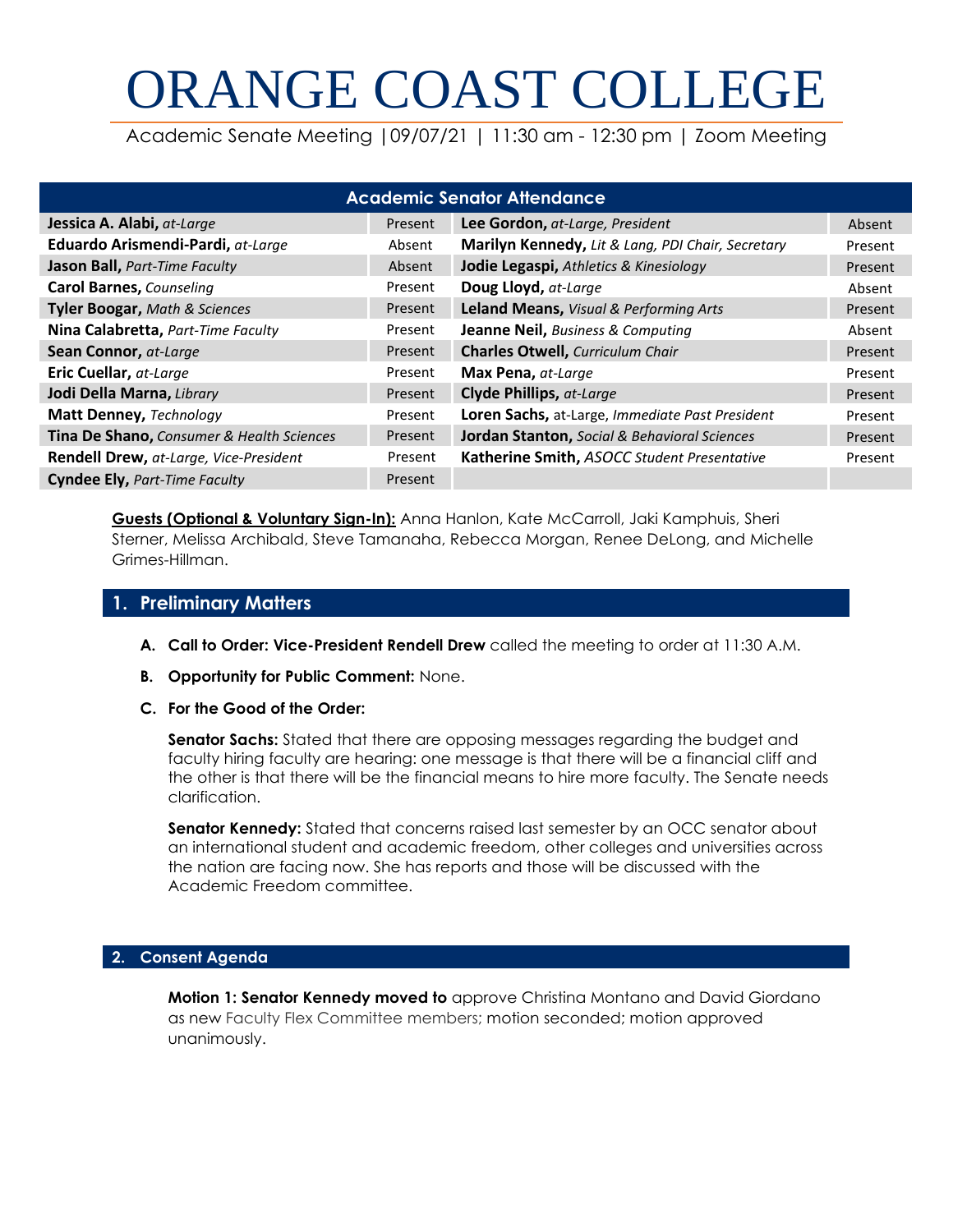#### **3. Officer, Senator, & Committee Reports**

**A. Vice-President's Report – Rendell Drew:** Vice-President Drew stated that he is committed to the Senate moving forward in being respectful and collegial during meetings and in communications. He also reminded the Senate of President Gordon's prioritizations: faculty hiring and the COVID-19 situation. There are other recommendations such as the Transparency Committee and Guided Pathways reporting, etc. President Gordon is working with President Suarez to set-up a meeting to discuss COVID-19 and the budget along with VP Drew, CFE President Schneiderman, and CFE Executive Director Bob Fey; the tentative date is September 22. VP Drew stated that if any of the senators have any items to be prioritized this semester, they should talk to the E-board so those may be placed on the agenda. After last week's discussion about having a guest speaker, Senator Alabi reached out to ASCCC to have someone come to the Senate and talk about the 10+1, shared governance, etc.

#### **B. Guided Pathways Reports –**

**GP Onboarding Coordinator Alabi** apologized for reporting in the past (at the state level) where Charles Otwell should have been reporting. Charles will present the information in the future and Coordinator Alabi will present when Onboarding has a report.

**Faculty Starfish Coordinator Kate McCarroll** reported that the Starfish Implementation Team had their first open lab last Friday, September 2. There were some faculty from social sciences whose questions were answered at the lab. The labs take place every Friday at 9 am. She thanked the Senate for putting the information out.

- **C. Union Bargaining Unit Report – CFE President Rob Schneiderman** reported that CFE is having their negotiations sessions this Thursday and Friday to discuss issues related to the return in the spring and for tenure-track evaluations—improving the forms, the process, and including diversity, equity, and inclusion training. They also want to explore the idea of allowing faculty to teach a percentage of their schedule virtually at anytime as long as the proper addendums are in place and they would like the Senate to discuss this flexibility issue, as well.
- **D. Budget Update Report – Senator Ely** reported that the OCC Budget Committee meets tomorrow. While there is a lot of one-time money coming, the college needs to be careful and be good stewards with that money. Senator Ely will state an estimated cost of salary and benefits for each faculty member at the meeting next week.
- **E. Diversity, Equity, and Inclusiveness Initiatives Report – DVP Drew and Dr. Sterner** reported that there will be faculty focus groups this fall: general faculty, people of color, women, disability, and LGBTQIA+. The dates vary from September 16 to September 23. The focus groups will be held via Zoom. A recruitment email will be going out. There were two Flex sessions on the HEDS survey in the Spring 2021. They were conducted by Dr. Sterner and Maricela Sandoval.
- **F. Board Policies and Administrative Procedures Report - Senator Kennedy** reported that at the first meeting this fall was mostly an orientation, but that two policies are being reviewed because it has been six years since they were last looked at: **BP 7260 Classified Managers** and **BP 7230 Classified Employees.** There are no changes other than some minor grammatical changes.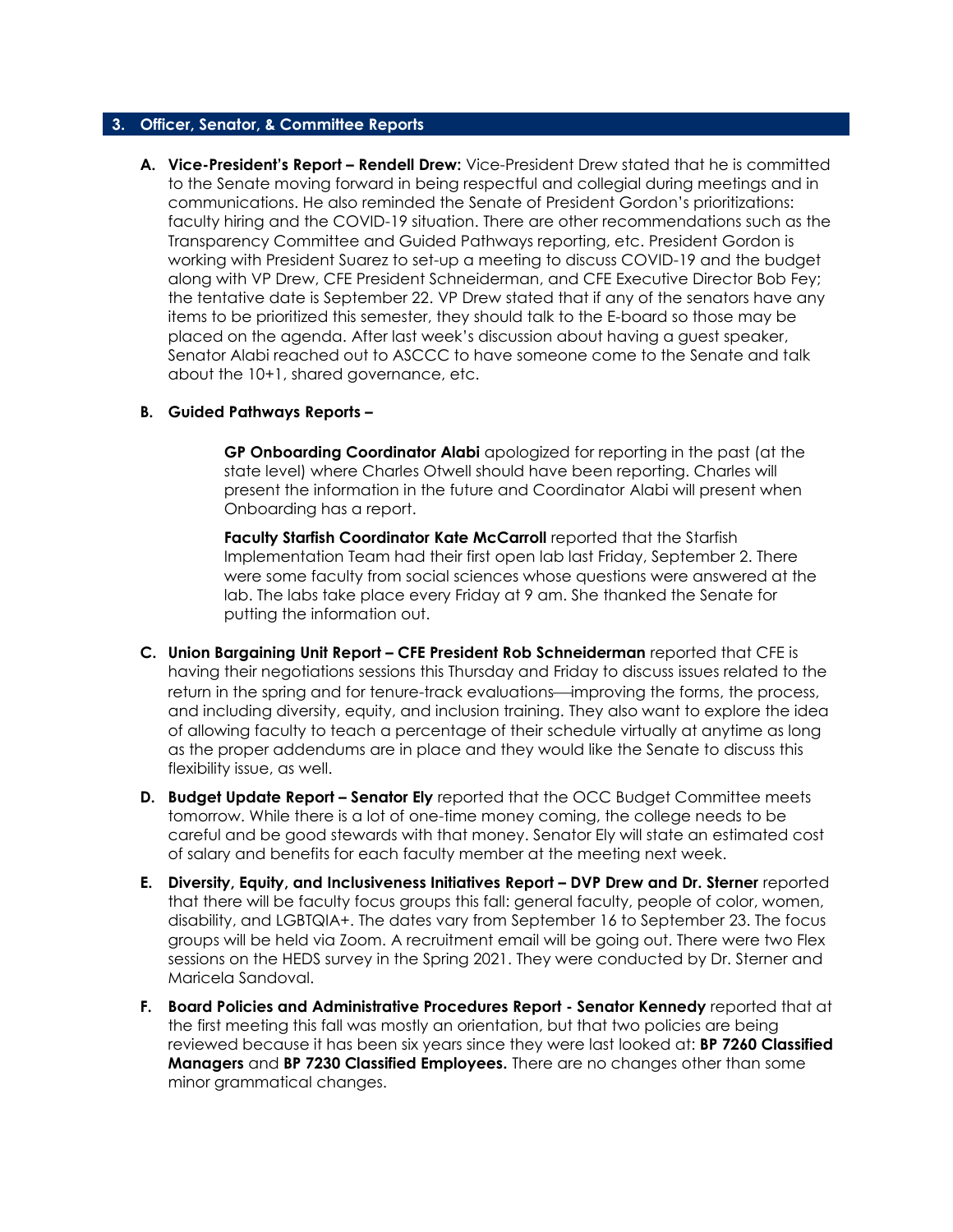**G. Professional Development Institute (PDI) Report — PDI Chair Kennedy** thanked technology and the administration for placing the link to the PDI Conferences application on the OCC Home page, allowing for quicker, easier access for OCC faculty. To access from the OCC Home Page, click on "Faculty and Staff," scroll down to "Faculty," and the tap the link for "PDI Conferences and Workshops" that goes directly to the application page in the OCC Portal.

| <b>ORANGE COAST COLLEGE</b>                                                                                  |                                             | FUTURE STUDENT CURRENT STUDENT INTERNATIONAL<br><b>ADMISSIONS &amp; AID</b>   | <b>ACADEMICS</b>                    | FAQULTY & STAFF COMMUNITY O SE<br>$\sqrt{10}$<br><b>TRANSLATE</b><br><b>ERVICES &amp; SUPPORT</b><br>LIFE @ OCC | LOOMS -<br><b>REQUEST INFO</b><br><b>ABOUT</b> |
|--------------------------------------------------------------------------------------------------------------|---------------------------------------------|-------------------------------------------------------------------------------|-------------------------------------|-----------------------------------------------------------------------------------------------------------------|------------------------------------------------|
| <b>FACULTY &amp; STAFF</b>                                                                                   |                                             |                                                                               |                                     |                                                                                                                 |                                                |
| HOME + FACULTY & STAFF                                                                                       |                                             |                                                                               |                                     |                                                                                                                 |                                                |
| <b>LOGINS</b>                                                                                                |                                             |                                                                               |                                     |                                                                                                                 |                                                |
| Canvas                                                                                                       | $\rightarrow$                               | Email (Outlook)                                                               | $\rightarrow$                       | contratone                                                                                                      | ٠                                              |
| MyCoast                                                                                                      | $\lambda$                                   | Office 366                                                                    | $\rightarrow$                       | Live                                                                                                            | ٠                                              |
| <b>OCC Portal</b>                                                                                            | $\rightarrow$                               | <b>Starfish</b>                                                               | $\rightarrow$                       |                                                                                                                 |                                                |
| <b>COVID-19 Resources</b><br><b>District Nevigator</b><br>Environmental Health and Safety<br>IT Service Desk | $\rightarrow$<br>$\rightarrow$<br>,<br>$\,$ | Linkedin Learning<br><b>Print Services</b><br><b>Professional Development</b> | $\rightarrow$<br>$\rightarrow$<br>٠ | Student Conduct / B.J.T Incident Report<br>TracQat<br>Wireless Acoust                                           | ٠<br>$\rightarrow$<br>٠                        |
| <b>FACULTY</b>                                                                                               |                                             |                                                                               |                                     |                                                                                                                 |                                                |
| Canvas Support                                                                                               | ,                                           | Faculty Handbook (2019-2020)                                                  | ٠                                   | Instructional Inns <mark>tration Center (IIC)</mark>                                                            | ,                                              |
| Class Schedule                                                                                               | ,                                           | Faculty Handbook (2018-2019)                                                  | $\rightarrow$                       | Library                                                                                                         | ٠                                              |
| Communities of Practice for Part-Time Faculty                                                                | ٠                                           | Faculty Services                                                              | $\lambda$                           | PDI Cenferences & Workshops                                                                                     |                                                |
| CurricUNET                                                                                                   | ś                                           |                                                                               |                                     |                                                                                                                 |                                                |
|                                                                                                              |                                             |                                                                               |                                     |                                                                                                                 |                                                |

#### **4. New Business**

**A. Educational Master Plan (EMP) – Dr. Sheri Sterner** provided an update on the Educational Master Plan process [see full draft in the appendix at the end of these minutes].

On behalf of the College Council, she came to the Senate last academic year and shared the EMP process and timeline. She also conducted a special session with the Senate to get feedback on possible changes. Dr. Sterner presented the inputs and outputs. During Spring 2021 Flex Day, they solicited feedback from campus visioning sessions. Other visioning sessions were also conducted across campus. They received a lot of participation. College Council looked at the District's Strategic Plan, as well. The Institutional Effectiveness (IE) committee did a great job gathering internal and external data trends seeing what is likely to affect the institution in the future and coming up with those recommendations. They looked at all current initiatives on campus.

Currently, College Council is making some revisions on the values, goals, and objectives for OCC. They also looked at the vision and mission statements. The IE Office hopes to get final feedback and endorsement from across campus after the recommendations have been updated. The recommendations were reviewed in May 2021, worked on during the summer (July and finalized then) and in August and September they would like to receive endorsement and in October have the EMP go to the Board for approval.

The college values, goals, and objectives are integrated into Program Review which is tentatively scheduled for October 11. The updated EMP includes an overview of the process much more expanded, the draft mission statement, and the details on the college values, goals, and objectives, plus the addition of equitable outcomes. They also included a glossary of terms as it was a recommendation that came from College Council.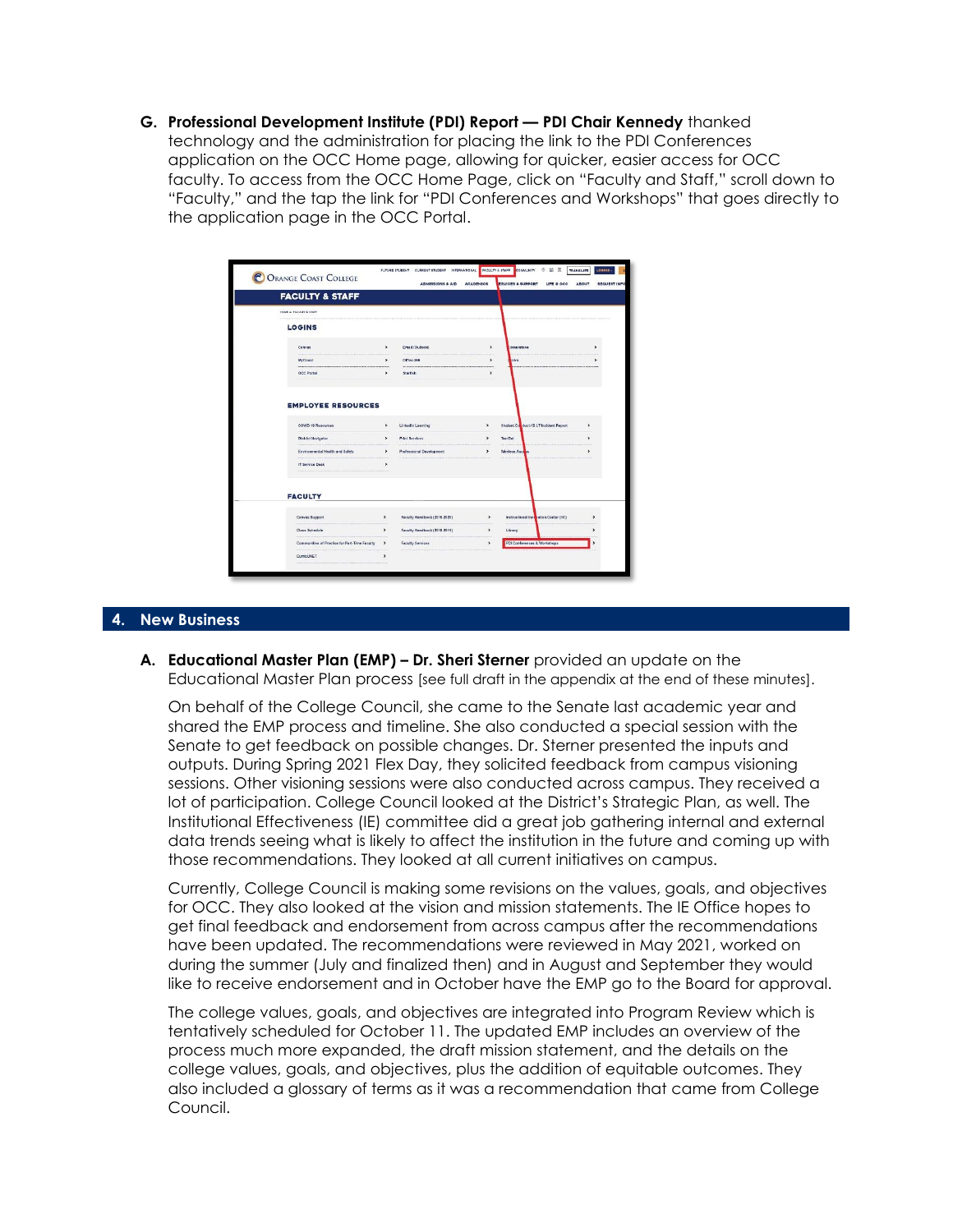As the Academic Senate reviews the document, it is important to keep in mind that this is the combination on the campus feedback and dialogue across the different constituent groups and it is near the end of the process, so they are looking for tweaking and of course, any issues the Senate has concerns about. IE will work with the Marketing team to proofread and polish the document without changing the content. This is the end of the process for checks and balances. Dr. Sterner pointed out the changes or updates to the mission statement, goal statements, objectives and values.

The refreshed summary is on the portal along with other details about the process. The next steps include review, feedback, and endorsement from the body by the end of September, College Council Finalization and the integration of mission, values, goals, and objectives into Comprehensive Program Review (Fall 2021) and Planning (Spring 2022).

Senator Kennedy said she had not had a chance to get feedback from her constituents since the senators received the newly updated document on Monday morning, but that she would take it back to them for review. She also reviewed the document for grammatical and inconsistency issues and will share those with Dr. Sterner via an email.

**B. Revisions to Comprehensive Program Review – Institutional Effectiveness Co-Coordinator Anna Hanlon** informed the Senate that the Comprehensive Program Review falls under the10+1. The recommendations started back in 2016 and 2017. Those were brought forward, then they received additional feedback in 2020-2021through a campus wide survey, and via faculty through the Delphi Method. They received a lot of qualitative data. They also met with the Guided Pathways Design TEAM members to get their input in terms of what a program review might look like to support a Guided Pathways framework.

The recommendations were brought to the Senate ad endorsed March 23, 2021. During the summer, the IE Coordinators and the IE team analyzed the feedback and came up with a way to incorporate the feedback and provide a revision to the Comprehensive Program Review which is what is being presented today for feedback.

Coordinator Hanlon reviewed the recommendations: Align program review with guided pathway structure, incorporate student voice, remove barriers, establish equity in a more prominent way, focus on closing performance gaps (e.g., equity, program set standards), provide faculty with ideas for program improvement/closing gaps, solidify linkage to planning strategies, increase access to interactive dashboards, improve the TracDat interface, and flow & reporting.

For the revisions of Program Review they want to spend more time in dialogue with colleagues across and within departments about the data and the story that it tells. They want to move the focus from the department view to the student view using the Guided Pathways lens of the students' journeys.

Coordinator Hanlon showed a visual mapping of the comparison of program review from 2015-2016 to 2021-2022. She also displayed the timeline, showing the start in October and orientation in late September and early October. The majority of the work will be done in the fall and completed in spring 2022. She encouraged senators to read over the grids that were created during the summer.

- **C. Faculty Handbook** This item has been postponed.
- **D. Diversity, Equity and Inclusion HEDS Survey** This item has been postponed.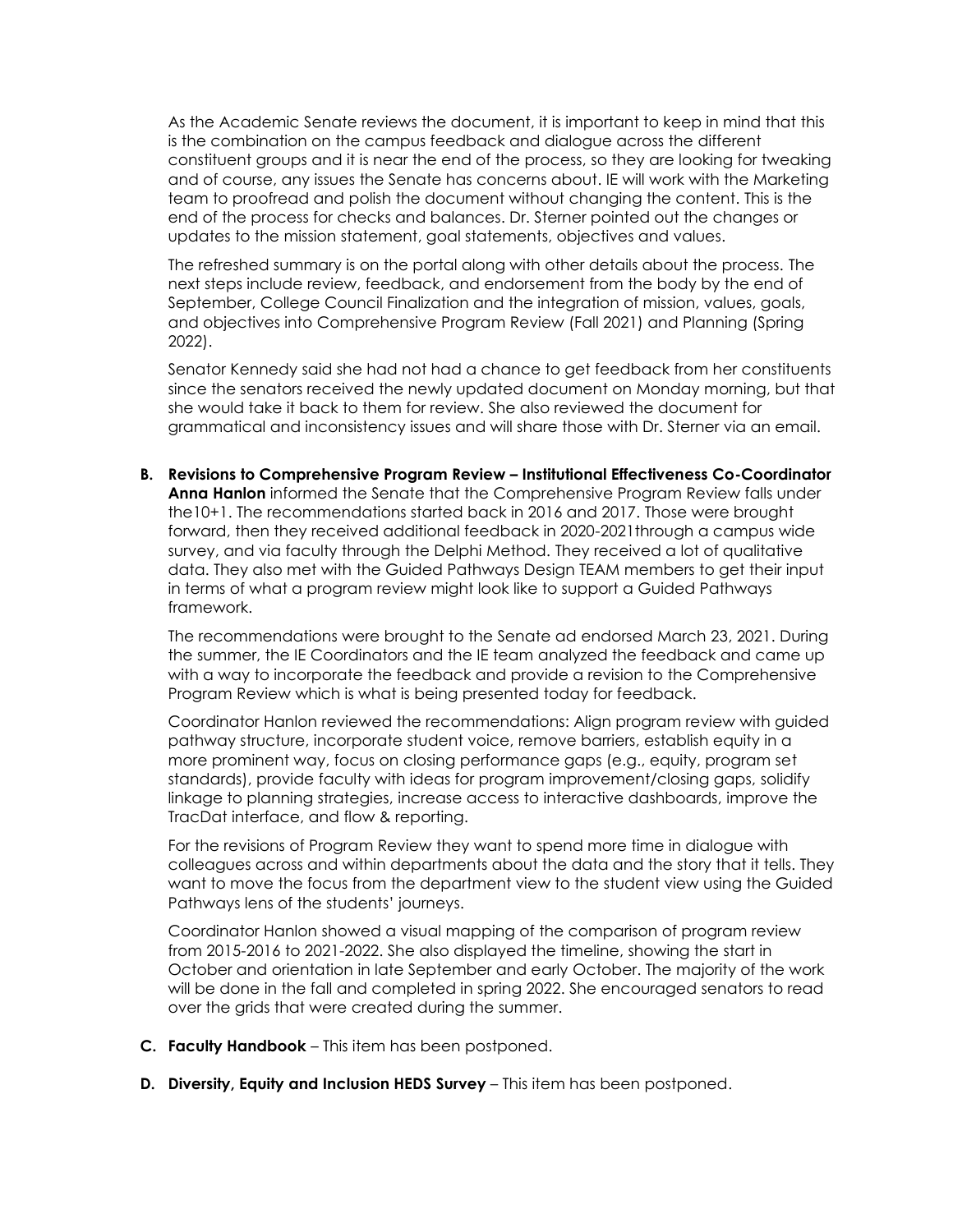**E. Full Time Faculty Hiring Prioritization Resolution – First Reading - Vice President Drew** presented the Dowling-Maurer-Hoffman Resolution and read the "be it resolved" paragraphs out loud. The resolution proposes to expand the Faculty Hiring Prioritization Subcommittee membership to a total of 4 new faculty voting members.

#### **FULL-TIME FACULTY HIRING PRIORIZATION SUBCOMMITTEE: DOWLING-MAURER-HOFFMAN RESOLUTION<sup>1</sup> #F-2021-1**

#### **Moved by AS President Emeritus and Sen. Dr. Eduardo Jesús Arismendi-Pardi Second by AS Vice-President and Sen. Dr. Rendell Drew**

Whereas, collegial consultation is a mechanism that honors the spirit of shared governance under Title 5 as the collegial mechanism for inclusive and collective problem solving in addressing how to best serve students;

Whereas, collegial consultation allows for diversity of views and opinion to address complex educational challenges in the search for optimal solutions that rest on the collegial principles of equity and broad inclusivity;

Whereas, previous Academic Senate Leaders have made numerous attempts in the past;

Whereas, OCC seeks to create an atmosphere of transparency and inclusivity under our new college leadership (September 2021) and with the vision of the Office of Instruction;

Be it Resolved that the Chief Instructional Officer (CIO) shall be an Ex Officio Member of the Full Faculty Hiring Prioritization Subcommittee;

Be it Further Resolved that the Full-Time Faculty Hiring Prioritization Subcommittee expand its membership be broadened and inclusive of the voting members of the Academic Senate Executive Board or other members of the faculty as designated by the Academic Senate for a sum total of four (4) new voting members of the Subcommittee.

<sup>1</sup>Footnote: Sen. Dr. Ernest Maurer, Emeritus Professor of Aviation and Space and Sen. Thomas Dowling, Emeritus Professor of Art contributed much effort and dedicated their time to serve students and the institution never surrendering to their goal that one day OCC will have a Subcommittee that truly honors and respects the Spirit of Shared Governance. Due to the contributions of these two former esteemed members of the Senate this resolution should be referred to as the Dowling-Maurer Resolution in honor to their commitment to serve the institution and students whom they serve. Glynis Hoffman, Professor of English, was instrumental in working with former Senators Dr. Maurer and Dowling in trying to change the decision making process to be more collegial and inclusive of faculty input and to be much more transparent. Prof. Hoffman is currently an active member of the faculty in the Department of English at OCC.

#### **5. Adjournment of the Regular Meeting**

**Vice-President Drew** adjourned the meeting at 12:33 p.m.

#### **6. Approval of the Minutes:** September 14, 2021

**MINUTES:** First draft written by Beatriz Rodriguez, Administrative Assistant to the Senates. Revision of first draft and Senate-approved drafts written by Senate Secretary, Marilyn Kennedy, who also distributes the final Senate-approved version to the Chancellor, Board of Trustees members and secretary, union presidents, GWC and Coastline Academic Senate presidents, OCC College President and faculty as per OCC Senate bylaws.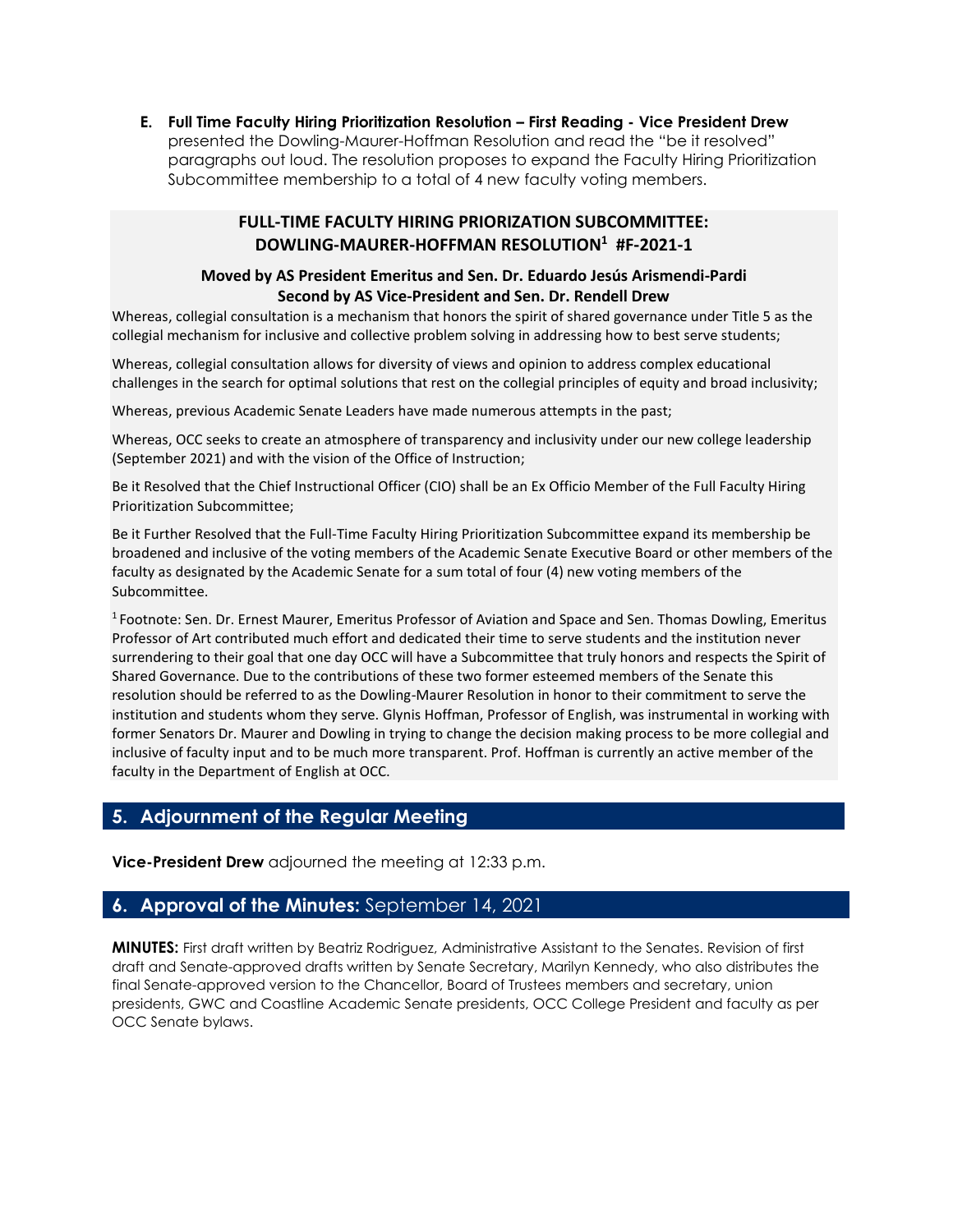# **Voting Tallies Chart**

| <b>Motion 1</b>       |                                                                           |  |
|-----------------------|---------------------------------------------------------------------------|--|
| <b>Consent Agenda</b> | <b>Senate Membership</b>                                                  |  |
| Aye                   | Alabi, Jessica A.: Senator-at-Large (2020-2023)                           |  |
| Absent                | Arismendi-Pardi, Eduardo: Senator-at-Large (2021-2024)                    |  |
| Absent                | Ball, Jason: Part-Time Senator (2021-2022)                                |  |
| Aye                   | Barnes, Carol: Counseling Senator (2021-2024)                             |  |
| Aye                   | Boogar, Tyler: Math and Sciences Senator (2020-2023)                      |  |
| Aye                   | Calabretta, Nina (Part-Time Senator (2021-2022)                           |  |
| Aye                   | Connor, Sean: Senator-at-Large (2020-2023)                                |  |
| Aye                   | Cuellar, Eric: Senator-at-Large (2021-2024)                               |  |
| Aye                   | Della Marna, Jodi: Library & Learning Support Senator (2020-2023)         |  |
| Aye                   | Denney, Matt: Technology Senator (2020-2023)                              |  |
| Aye                   | De Shano, Tina: Consumer Health Sciences Senator (2020-2023)              |  |
| Aye                   | Drew, Rendell: Senator-at-Large (2020-2023)                               |  |
| Aye                   | Ely, Cyndee: Part-Time Senator (2021-2022)                                |  |
| Absent                | Gordon, Lee: Vice President, Senator-at-Large (2019-2022)                 |  |
| Aye                   | Kennedy, Marilyn: Secretary, Literature and Languages Senator (2019-2022) |  |
| Aye                   | Legaspi, Jodie: Athletics and Kinesiology Senator (2020-2023)             |  |
| Absent                | Lloyd, Doug: Senator-at-Large (2020-2023)                                 |  |
| Aye                   | Means, Leland: Visual and Performing Arts Senator (2021-2024)             |  |
| Absent                | Neil, Jeanne: Business and Computing Senator (2019-2022)                  |  |
|                       | Otwell, Charles: Curriculum Chair (Non-Voting) (Open)                     |  |
| Aye                   | Pena, Max: Senator-at-Large (2019-2022)                                   |  |
| Aye                   | Phillips, Clyde: Senator-at-Large (2021-2024)                             |  |
| Aye                   | Sachs, Loren: President, Senator-at-Large (2019-2022)                     |  |
| Aye                   | Stanton, Jordan: Social and Behavioral Sciences Senator (2019-2022)       |  |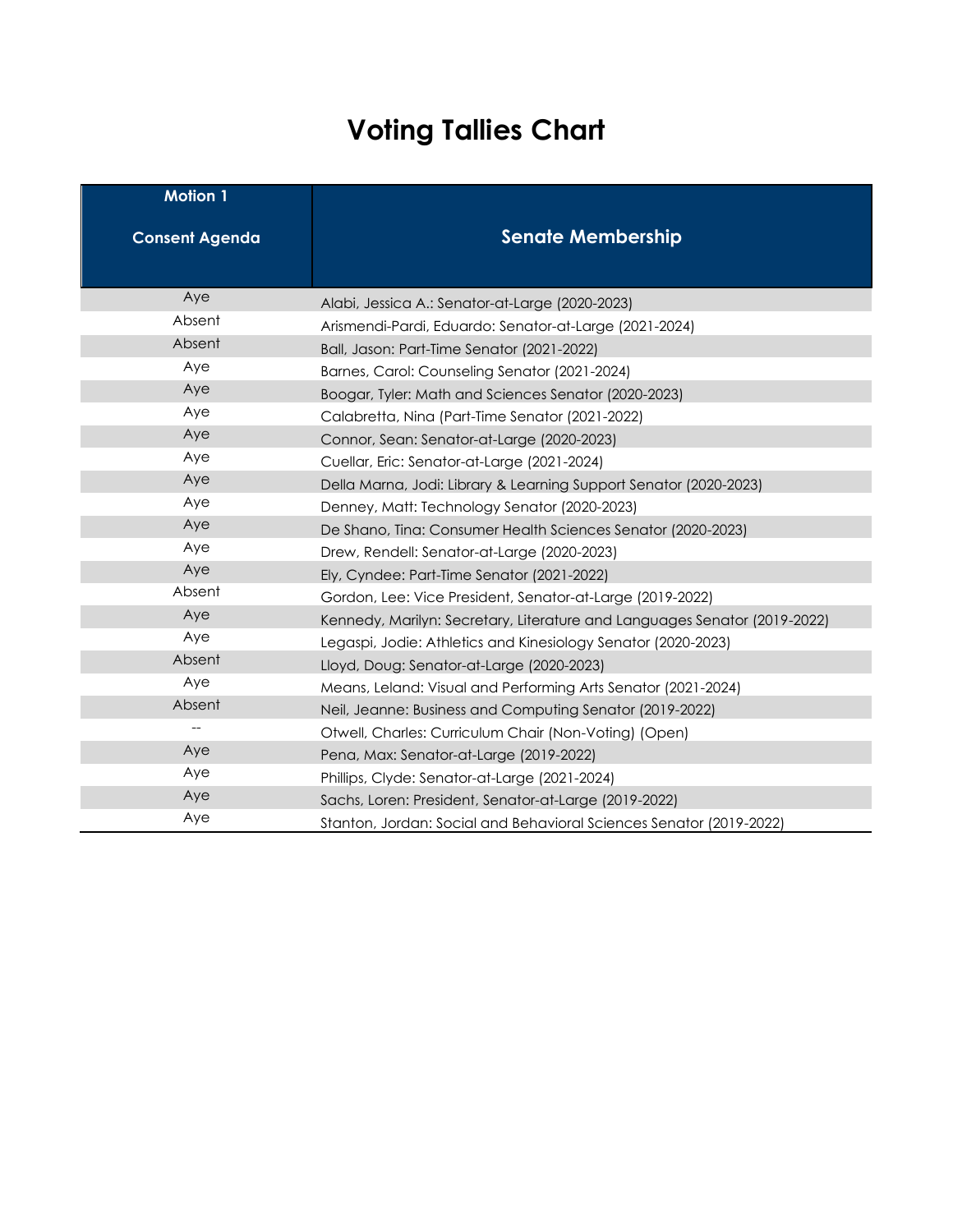# **Appendix to Senate Minutes**

### Educational Master Plan Refresh College Council Endorsed Value, Goal & Objective Statements for Campus Review Summer 2021

PREPARED BY: OCC Office of Institutional Effectiveness PUBLICATION DATE: 07-20-2021 EMAIL: OCCresearch@occ.cccd.edu

### Table of Contents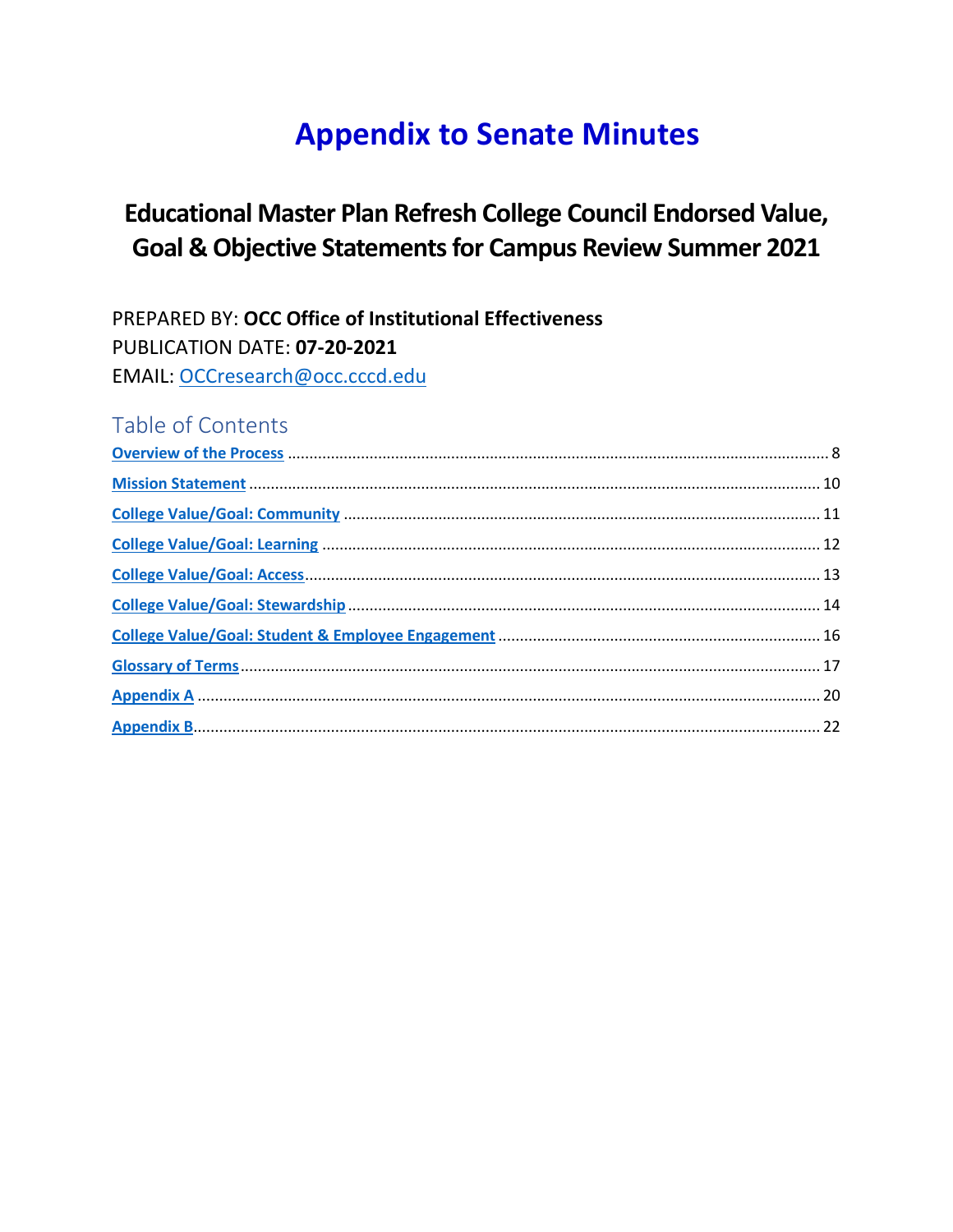### <span id="page-7-0"></span>**Overview of the Process**

The current Educational Master Plan (2016-2021) sunset in spring 2021. To create the new EMP, the college engaged in a master plan "refresh" due to the major overhaul in 2015-2016. The refresh focused on content changes to the college's value names, goal statements, and objectives. Starting with spring 2021 Flex Day, Educational Master Plan progress review and visioning sessions were conducted with constituent groups (e.g., students, faculty, management, and classified professionals) and in general campus sessions. In sum, a total of 16 sessions were conducted between February 2021 and March 2021. A broad group of members from the campus community participated in sessions. The themes from the campus sessions are presented in Appendix A and B.

Parallel to this process, the Institutional Effectiveness Committee reviewed an extensive set of data to create 33 planning assumptions to be considered in the process. The data included: (1) Employee and Student Surveys; (2) External Scan; (3) Internal Scan; (4) Equity; (5) College Indicators; and (5) Strategic Enrollment Management Predictive Models. The President's Cabinet considered national, state, and district-wide trends to contribute an additional 14 planning assumptions.

The graphic below details the inputs considered for the Educational Master Plan refresh by the College Council, whom worked to integrate this information into recommended changes for campus discussion in May 2021. The recommendations are pending based on campus-wide feedback. It is anticipated they will finalize revisions a special meeting held on June 20, 2021.



The graphic below details the updated spring 2021 timeline for the Educational Master Plan refresh.

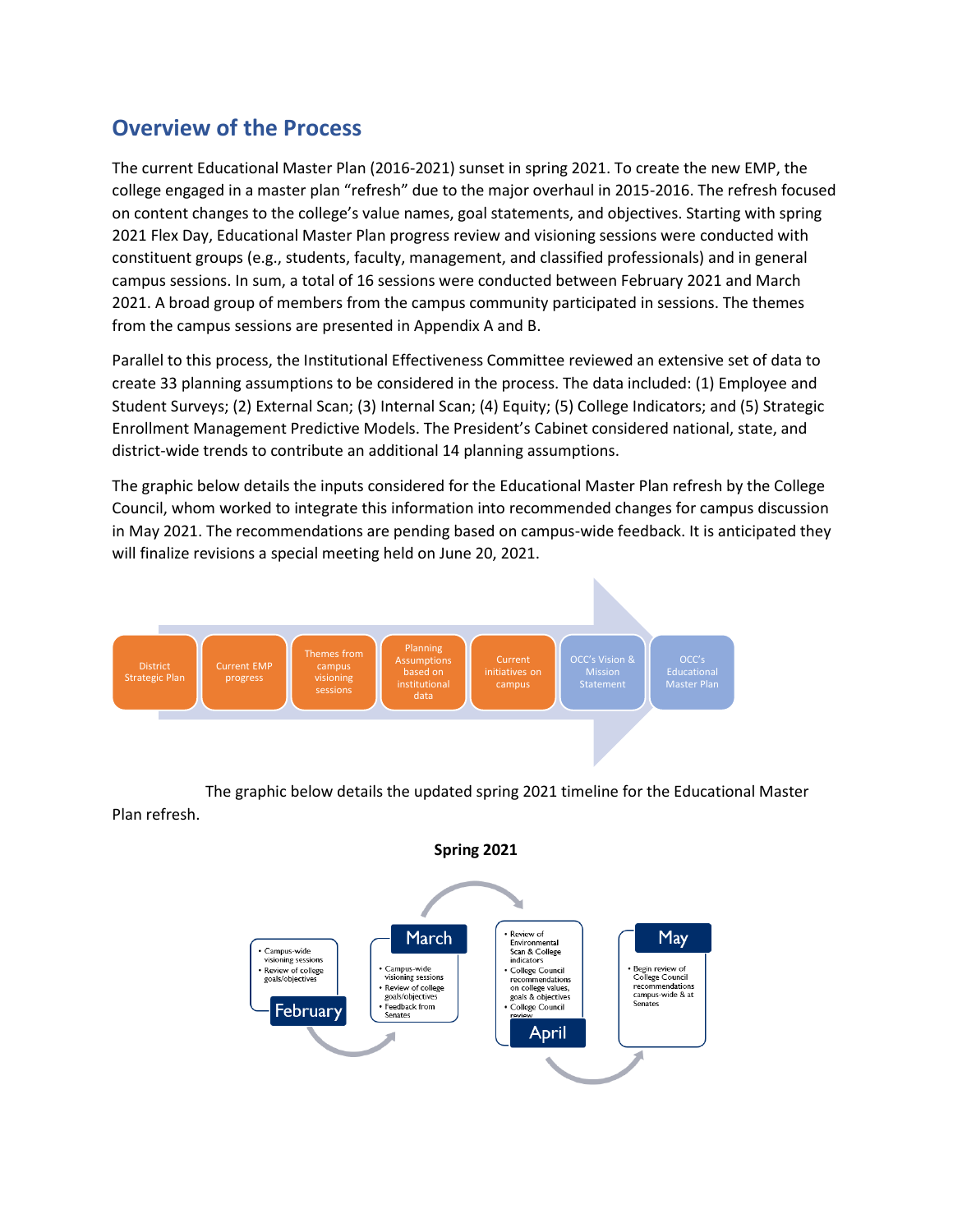#### **Summer 2021 - Fall 2021**



#### **Summary of Recommendations**

|                                                   | Value<br><b>Name</b> | <b>Goal Statement</b>                                                                                                               | <b>Objectives</b>                                                                                                                                       | <b>Gaps to Explore</b>                                                                                                                                                                                                             |
|---------------------------------------------------|----------------------|-------------------------------------------------------------------------------------------------------------------------------------|---------------------------------------------------------------------------------------------------------------------------------------------------------|------------------------------------------------------------------------------------------------------------------------------------------------------------------------------------------------------------------------------------|
| <b>Community</b>                                  | No Change            | Revise to include<br>intentional focus on<br>equity, diversity,<br>inclusion, race, and<br>culture.                                 | Augment objectives 1, 2 & 3<br>$\bullet$<br>Add new objective (i.e.,<br>$\bullet$<br>community<br>education/program needs<br>& partnership integration) | New recommended<br>$\bullet$<br>objective address gaps                                                                                                                                                                             |
| <b>Learning</b>                                   | No Change            | Revise to broaden to all<br>student journeys and<br>encompass intentional<br>commitment to equity<br>and inclusion in<br>education. | Augment objectives 1, 2, 3<br>$\bullet$<br>& 4<br>Add two new objectives<br>$\bullet$<br>(i.e., pedagogy, innovative<br>programs)                       | Two new recommended<br>$\bullet$<br>objective address gaps<br>Training for faculty to<br>$\bullet$<br>teach in equitable,<br>forward thinking<br>approaches                                                                        |
| Access                                            | Access &<br>Equity   | Minor revision to add<br>"programs" to<br>statement.                                                                                | Refocus objective 1<br>$\bullet$<br>Augment objectives 2 & 3<br>$\bullet$<br>Add new objective (i.e.,<br>$\bullet$<br>student basic needs)              | New recommended<br>$\bullet$<br>objective address one<br>gap                                                                                                                                                                       |
| <b>Stewardship</b>                                | No Change            | Revise to include<br>equity, environmental<br>sustainability, and<br>intentionality.                                                | Refocus objective 1<br>$\bullet$<br>Augment objectives 2, 3, 4<br>$\bullet$<br>& 5                                                                      | Culture of care<br>$\bullet$<br>Participatory<br>٠<br>governance                                                                                                                                                                   |
| Student &<br><b>Employee</b><br><b>Engagement</b> | No Change            | Revise to include<br>culture of care,<br>supportive & inclusive<br>spaces & measurable<br>action.                                   | Augment objectives 1, 2 & 3<br>$\bullet$                                                                                                                | Technology focus (new,<br>$\bullet$<br>existing & upgrades)<br><b>Campus Processes</b><br>$\bullet$<br><b>Employee Accountability</b><br>$\bullet$<br><b>District Integration</b><br>$\bullet$<br>(structurally &<br>relationally) |

The College Council is recommending changes to the existing Educational Master Plan that spans from augmenting the name of one of our values to adding additional objectives. Most gaps identified have been addressed by refocusing, augmenting or adding new objectives. However, a few gaps still remain that the council will address in the final changes to the Educational Master Plan based on college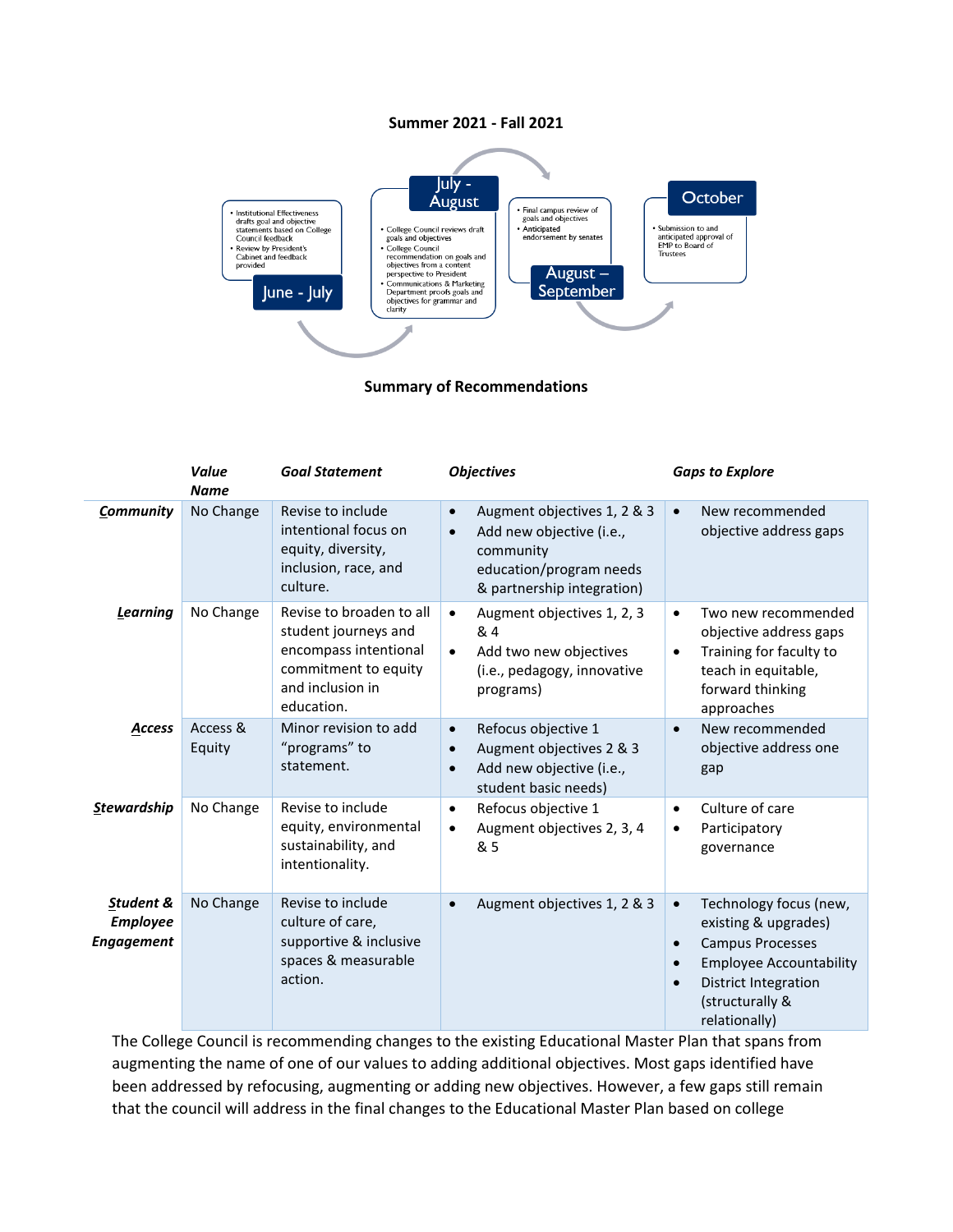feedback and further discussion. The table below provides a brief summary of the recommended changes by college goal. Details of the changes are documented by college goal in subsequent sections of this report. A glossary is presented after the goals to clarify the meaning of commonly used terms in the Educational Master Plan.

### <span id="page-9-0"></span>**1. Mission Statement**

As part of the refresh process, the College Council reviewed the recommended revisions to the college goals and objectives and reflected on the mission statement at their 7/20/2021 meeting. Council members were asked to provide additional feedback on the mission statement prior to the end of that week. Below is a preliminary view of the mission statement with initial revisions. The mission statement will be further reviewed at the first College Council of the fall term, September 7, 2021.

Orange Coast College serves the educational needs of our diverse local and global community. The college empowers students to achieve their educational goals by providing high quality, culturally responsive, and innovative programs and services through pathways leading to academic degrees, college transfers, certificates-in career and technical education, basic-foundational skills, and workforce development and to enable-lifelong learning.

The college promotes student development, learning and equitable outcomes, student learning and development through fostering a respectful, inclusive, caring, supportive, and participatory, and equitable campus climate of student engagement and academic inquiry.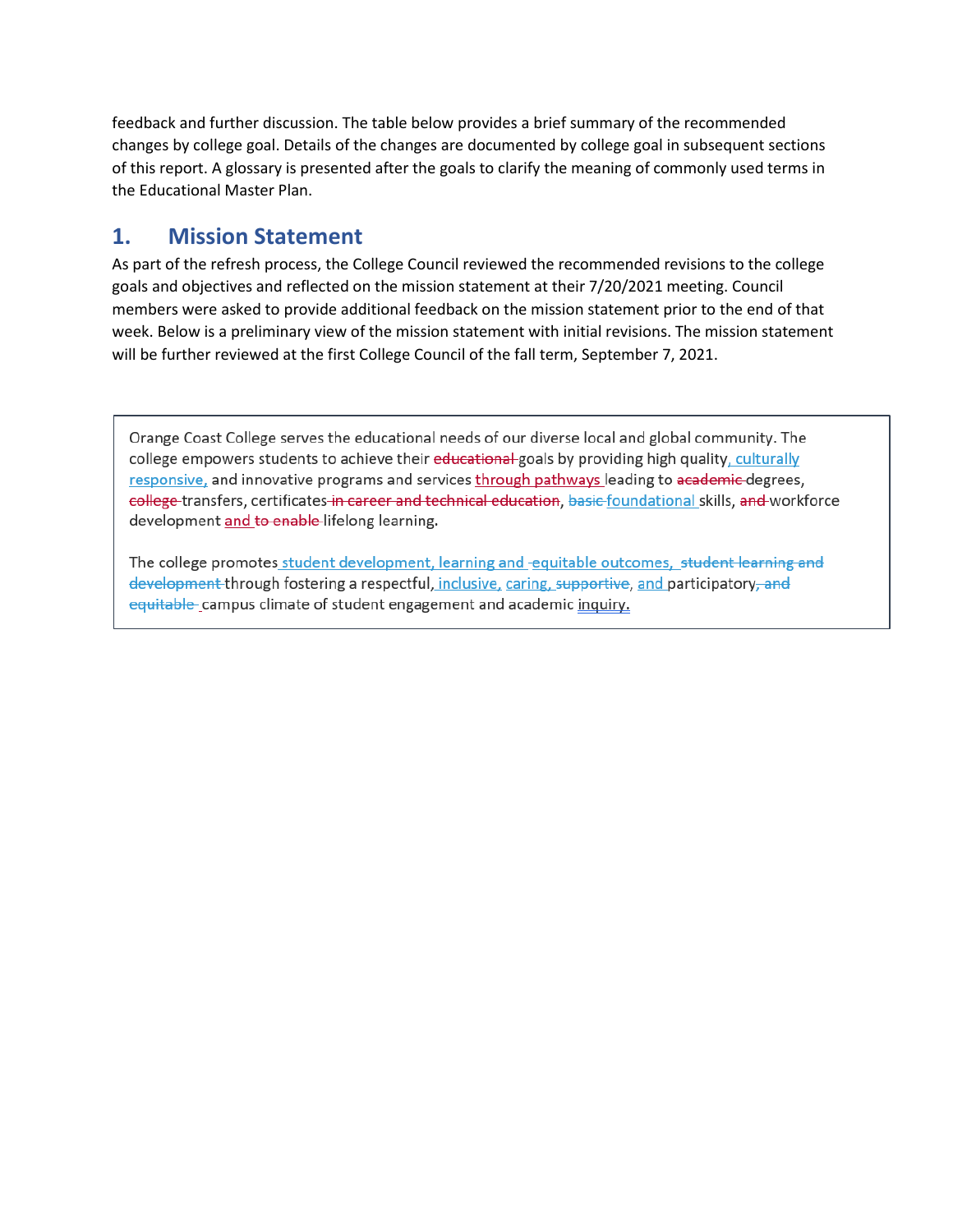# <span id="page-10-0"></span>**2. College Value/Goal: Community**

|                                                                                                                                                                                                                                                                                                                                                                                                 | <b>College Council Notes</b>                                                                                                                                                                                                                                                                                                                                                                                                                             |  |
|-------------------------------------------------------------------------------------------------------------------------------------------------------------------------------------------------------------------------------------------------------------------------------------------------------------------------------------------------------------------------------------------------|----------------------------------------------------------------------------------------------------------------------------------------------------------------------------------------------------------------------------------------------------------------------------------------------------------------------------------------------------------------------------------------------------------------------------------------------------------|--|
| <b>VALUE NAME: Community</b>                                                                                                                                                                                                                                                                                                                                                                    | No change recommended                                                                                                                                                                                                                                                                                                                                                                                                                                    |  |
| <b>Suggested Goal Statement: Foster an inclusive,</b>                                                                                                                                                                                                                                                                                                                                           | Statement needs to be revised to include an intentional<br>focus on diversity, equity, inclusion, race, and culture.                                                                                                                                                                                                                                                                                                                                     |  |
| diverse, race-conscious, and equitable culture                                                                                                                                                                                                                                                                                                                                                  | Goal statement approved by College Council 7/20.                                                                                                                                                                                                                                                                                                                                                                                                         |  |
| that serves, engages and connects the campus to                                                                                                                                                                                                                                                                                                                                                 | Council discussed possibility of changing race-conscious<br>to identity-conscious based on campus feedback.                                                                                                                                                                                                                                                                                                                                              |  |
| the through the means of growing partnerships                                                                                                                                                                                                                                                                                                                                                   |                                                                                                                                                                                                                                                                                                                                                                                                                                                          |  |
| with local and global communities.                                                                                                                                                                                                                                                                                                                                                              |                                                                                                                                                                                                                                                                                                                                                                                                                                                          |  |
| Objective 1: Promote an inclusive college environment<br>and Promote intercultural understanding to enable a<br>stable society and the ability of students and employees<br>to work in a diverse, culturally rich environment by<br>infusing creativity, innovation and cultural awareness<br>across the college.                                                                               | Augment objective to<br>Add a stronger focus for soft skills, creativity, arts,<br>innovation, and forward-visioning.<br>Add a focus on avenues in quantity and diversity to<br>$\bullet$<br>engage students in multiculturism.<br>Add equity and resources to the objective.<br>$\bullet$<br>Objective approved by College Council 7/20.                                                                                                                |  |
| Objective 2: Develop opportunities that allow faculty,<br>staff, management employees and students to broaden<br>intellectual, global, and multicultural understanding by<br>learning from people possessing diverse experiences<br>across communities and cultures engagement in global<br>and international experiences, and facilitate a means to<br>bring those experiences back to campus. | Augment objective to<br>Reference multicultural experiences, clearer<br>descriptions on how the engagement happens.<br>Ensure the types of experiences and where they<br>take place is broadened to address equity<br>considerations.<br>Objective approved by College Council 7/20.                                                                                                                                                                     |  |
| Objective 3: Strategically identify, develop, and expand<br>and institutionalize higher education, K-12, and industry<br>partners community and industry connections. to foster<br>an inclusive culture and successful career pathways for<br>students.                                                                                                                                         | Augment objective to<br>Add focus on strategic partnerships in anticipation<br>of future needs (i.e. aging population, declining K-<br>12 population, industry career trends)<br>Objective approved by College Council 7/20.                                                                                                                                                                                                                             |  |
| <b>Objective 4: NEW</b><br>Expand instructional and support programs and services<br>that encourage and uplift underserved and<br>disenfranchised populations within the community.                                                                                                                                                                                                             | New objective will address<br>$\bullet$<br>Expanding non-credit courses to serve the<br>community on campus and out into the community<br>resources - as the community defines the needs<br>(concept of student centered)<br>Promote a reciprocal partnership with city<br>$\bullet$<br>administration and NGO's to reduce<br>duplication/competition for providing services to<br>the greater community.<br>Objective approved by College Council 7/20. |  |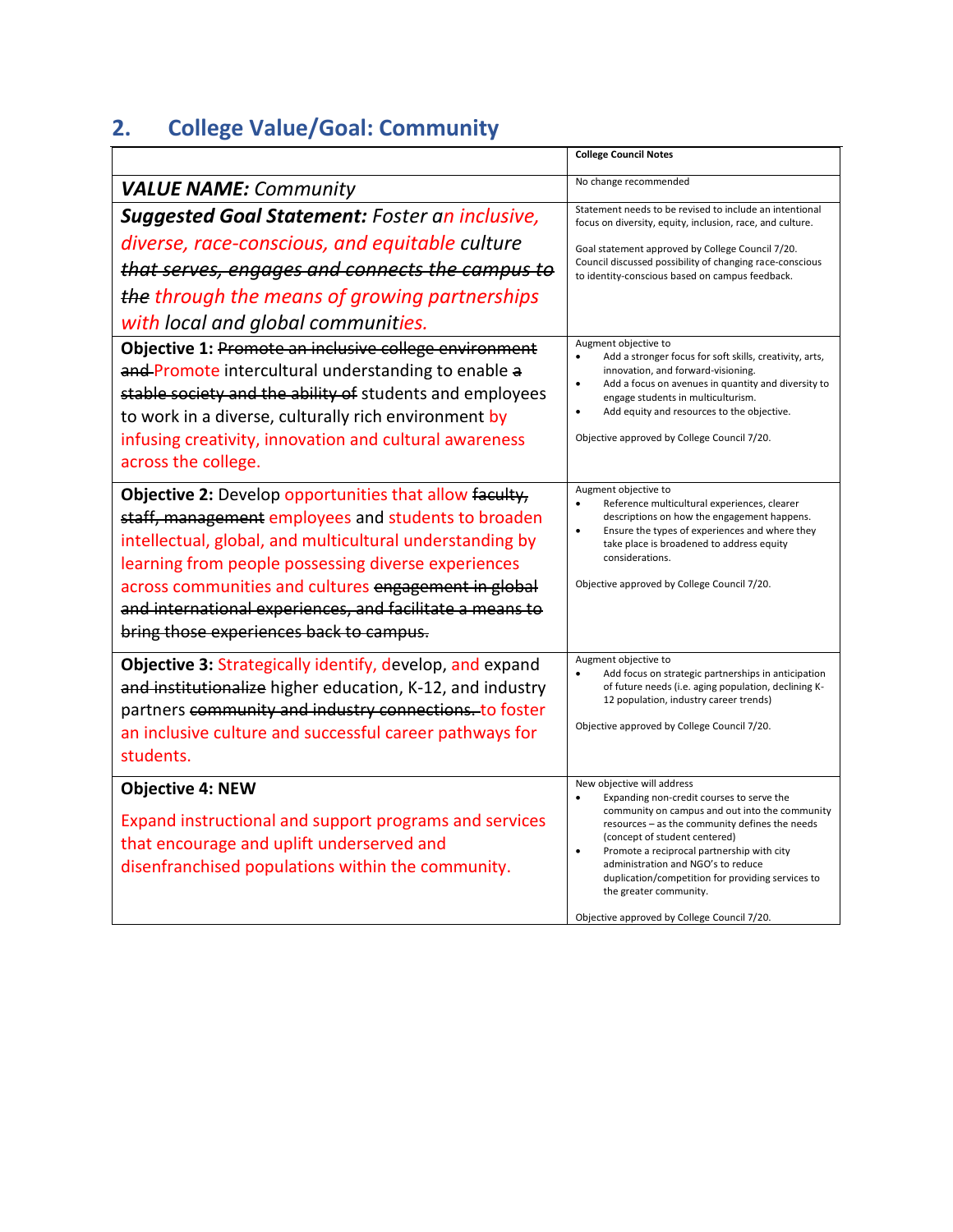# <span id="page-11-0"></span>**4. College Value/Goal: Learning**

|                                                                                                                                                                                                                                                                                                                                                                      | <b>College Council Notes</b>                                                                                                                                                                                                                                                                                                                                                                                                                                                                                                                                                                                                       |  |
|----------------------------------------------------------------------------------------------------------------------------------------------------------------------------------------------------------------------------------------------------------------------------------------------------------------------------------------------------------------------|------------------------------------------------------------------------------------------------------------------------------------------------------------------------------------------------------------------------------------------------------------------------------------------------------------------------------------------------------------------------------------------------------------------------------------------------------------------------------------------------------------------------------------------------------------------------------------------------------------------------------------|--|
| <b>VALUE NAME: Learning</b>                                                                                                                                                                                                                                                                                                                                          | No change recommended                                                                                                                                                                                                                                                                                                                                                                                                                                                                                                                                                                                                              |  |
| <b>Goal Statement:</b> Ensure students receive a quality<br>education to become self-directed and successful lifelong<br><i>learners</i><br>Equitably engage all students in an inclusive, high quality<br>education geared towards maximizing the knowledge<br>and lived experiences they bring and facilitating the<br>completion of their goals.                  | Statement needs to be revised to broaden to include all student<br>populations and journeys and encompass intentional<br>commitment to equity and inclusion in education. Best<br>approach may be to start from scratch.<br>Suggested statement: Provide our entire community of<br>learners a quality education for their needs and goals. Add in<br>language that we ensure understanding of an equitable and<br>inclusive in education.<br>Objective approved by College Council 7/20.                                                                                                                                          |  |
| Objective 1: Increase completion rates to allow learners<br>to reach their full potential with particular attention to<br>minimizing educational equity gaps for a wide range of<br>students from a wide-range of backgrounds while<br>preserving access and enhancing quality.                                                                                      | Change from a broad view of completion rates for everyone to<br>target learners who are not completing and ensure that they<br>get what they need to be successful. Include intentional equity<br>language.<br>*Consider adding in language about alternative ways for<br>awarding credit (e.g., Credit for Prior Learning)<br>Objective approved by College Council 7/20.                                                                                                                                                                                                                                                         |  |
| Objective 2: Implement a comprehensive approaches<br>that Streamline and integrate processes within and<br>across for the development of integrated academic and<br>support services to holistically address the needs of<br>students. reduce institutional barriers, particularly among<br>historically underserved groups experiencing educational<br>equity gaps. | Connect to guide pathways<br>$\bullet$<br>Needs to reduce barriers<br>$\bullet$<br>Streamline processes - help students to understand the<br>$\bullet$<br>processes - connect the processes to students<br>$\bullet$<br>Language to address the special populations or affinity<br>groups<br>Objective approved by College Council 7/20.                                                                                                                                                                                                                                                                                           |  |
| Objective 3: Strengthen the scheduling processes for<br>program/discipline pathways and learning practices to<br>increase student goal completion-by implementing<br>student-centered, completion-focused, and equity-<br>minded practices.                                                                                                                          | Guided pathways<br>$\bullet$<br>$\bullet$<br>Make sure that it addresses student-centered scheduling<br>Recommend that scheduling be done with an equity lens.<br>$\bullet$<br>Intentionally consider the needs of Guided Pathways in<br>$\bullet$<br>scheduling<br>Objective approved by College Council 7/20.                                                                                                                                                                                                                                                                                                                    |  |
| <b>Objective 4: Provide culturally responsive education</b><br>through adaptable, inclusive and innovative learning<br>environments that support individual and group<br>differences and result in equitable outcomes.                                                                                                                                               | Creating safe spaces for affinity groups - See engagement<br>$\bullet$<br>goal 5, objective 3<br>Campus culture is all inclusive<br>$\bullet$<br>Supports culture of care<br>$\bullet$<br>Pedagogy and Teaching Practices (e.g., culturally<br>responsiveness, equity-mindedness)<br>Better integration of culturally diverse pedagogy<br>$\bullet$<br>Dialogue about culturally responsive pedagogy<br>$\bullet$<br>Equitable practices in *all* classrooms<br>$\bullet$<br>$\bullet$<br>Train the faculty to teach today's students. Not subject<br>matter but how to teach in a more equitable, forward<br>thinking approaches. |  |
| <b>Objective 5: NEW</b><br>Develop guided pathways that innovate, streamline and<br>strengthen the student recruitment to completion<br>pipeline regardless of educational goal, and assures<br>equitable outcomes across all groups.                                                                                                                                | Objective approved by College Council 7/20.<br>New objective will address<br>A strategic plan for the additional of innovative and new<br>$\bullet$<br>programs that supports the needs of the community,<br>such as dual enrollment, transfer pipeline, contract<br>enrollment, increasing non-credit, prior learning, adult<br>education, and future new teaching modalities<br>Objective approved by College Council 7/20.                                                                                                                                                                                                      |  |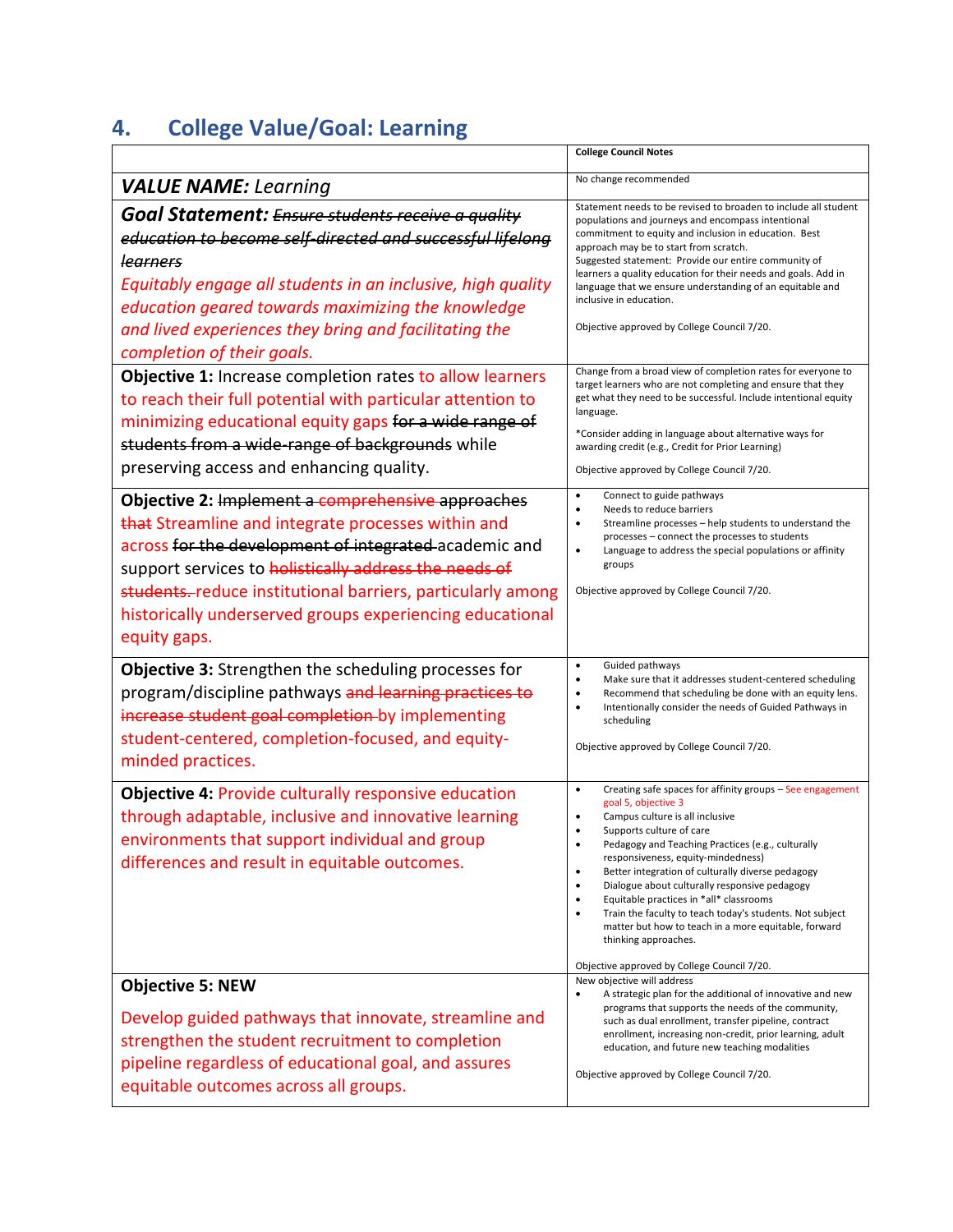# <span id="page-12-0"></span>**5. College Value/Goal: Access**

|                                                                                                                                                                                                                                                                                                                                                                                                                              | <b>College Council Notes</b>                                                                                                                                                                                                                                                                                                                                                                                                                                                                                                                   |
|------------------------------------------------------------------------------------------------------------------------------------------------------------------------------------------------------------------------------------------------------------------------------------------------------------------------------------------------------------------------------------------------------------------------------|------------------------------------------------------------------------------------------------------------------------------------------------------------------------------------------------------------------------------------------------------------------------------------------------------------------------------------------------------------------------------------------------------------------------------------------------------------------------------------------------------------------------------------------------|
| <b>VALUE NAME:</b> Access & Equity                                                                                                                                                                                                                                                                                                                                                                                           | Revise to "Access & Equity". The change<br>maintains commitment to CLASS and prominently<br>prioritizes commitment to equity.                                                                                                                                                                                                                                                                                                                                                                                                                  |
|                                                                                                                                                                                                                                                                                                                                                                                                                              | Value statement approved by College Council<br>7/20.                                                                                                                                                                                                                                                                                                                                                                                                                                                                                           |
| <b>Goal Statement:</b> Create equitable access through<br>effective and innovative pathways, and programs and<br>services that result in increased student success.                                                                                                                                                                                                                                                          | Minor recommended change to:<br>Create equitable access through effective and<br>innovative pathways, and programs and services<br>that result in increased student success.<br>Goal statement approved by College Council<br>7/20.                                                                                                                                                                                                                                                                                                            |
| Objective 1: Adapt curriculum and support processes in<br>foundational areas to increase progression through momentum<br>point courses to accelerate college-level preparedness. basic skills<br>instruction and support processes to increase skill development,<br>and accelerate college level preparedness.                                                                                                              | Revise objective to<br>A statement like "College will work<br>to improve and provide more<br>equitable and student-centered<br>scheduling." See new objective under<br><b>LEARNING</b><br>Add revised basic skills language to<br>include momentum point courses<br>(foundational, etc.)<br>Objective approved by College Council 7/20.                                                                                                                                                                                                        |
| Objective 2: Assist students by creating a coordinated K-12, OCC<br>and four-year academic seamless pathway to degree and job<br>attainment.<br>Embed equity in the implementation of pathways from student<br>entry to goal achievement with an intentional focus on inclusion<br>of underserved students in STEAM fields and non-traditional<br>programs (i.e., adult education, credit for prior learning,<br>noncredit). | Revise objective to<br>A statement like "Embed equity as<br>we create pathways from K-12, OCC,<br>and four-year college/university, and<br>employment; and representation of<br>underrepresented student groups in<br>STEAM."<br>Objective approved by College Council 7/20.<br>Objective revised to include College Council<br>suggested statement be broadened beyond<br>STEAM to include other non-traditional fields and<br>change pathway language away from specific<br>sectors (e.g., K-12, four-year) to entry to goal<br>achievement. |
| Objective 3: Increase completion rates for students by<br>implementing institutional practices, such as culturally responsive<br>pedagogy, accessibility, student centered scheduling, and<br>program review, geared towards promoting intentional equitable<br>outcomes.                                                                                                                                                    | Revise objective to<br>A statement like "Incorporate<br>language that addresses not only<br>equitable outcomes but the<br>approach to achieve equitable<br>outcomes (e.g., Program Review,<br>culturally responsive pedagogy,<br>student centered scheduling)."<br>Added accessibility based on College Council<br>member feedback post 7/20.<br>Objective approved by College Council 7/20.                                                                                                                                                   |
| Objective 4: Provide equitable access by meeting students' basic<br>needs.                                                                                                                                                                                                                                                                                                                                                   | A new objective will address<br>Providing equitable access to OCC<br>through meeting students' basic<br>needs.<br>Objective approved by College Council 7/20.                                                                                                                                                                                                                                                                                                                                                                                  |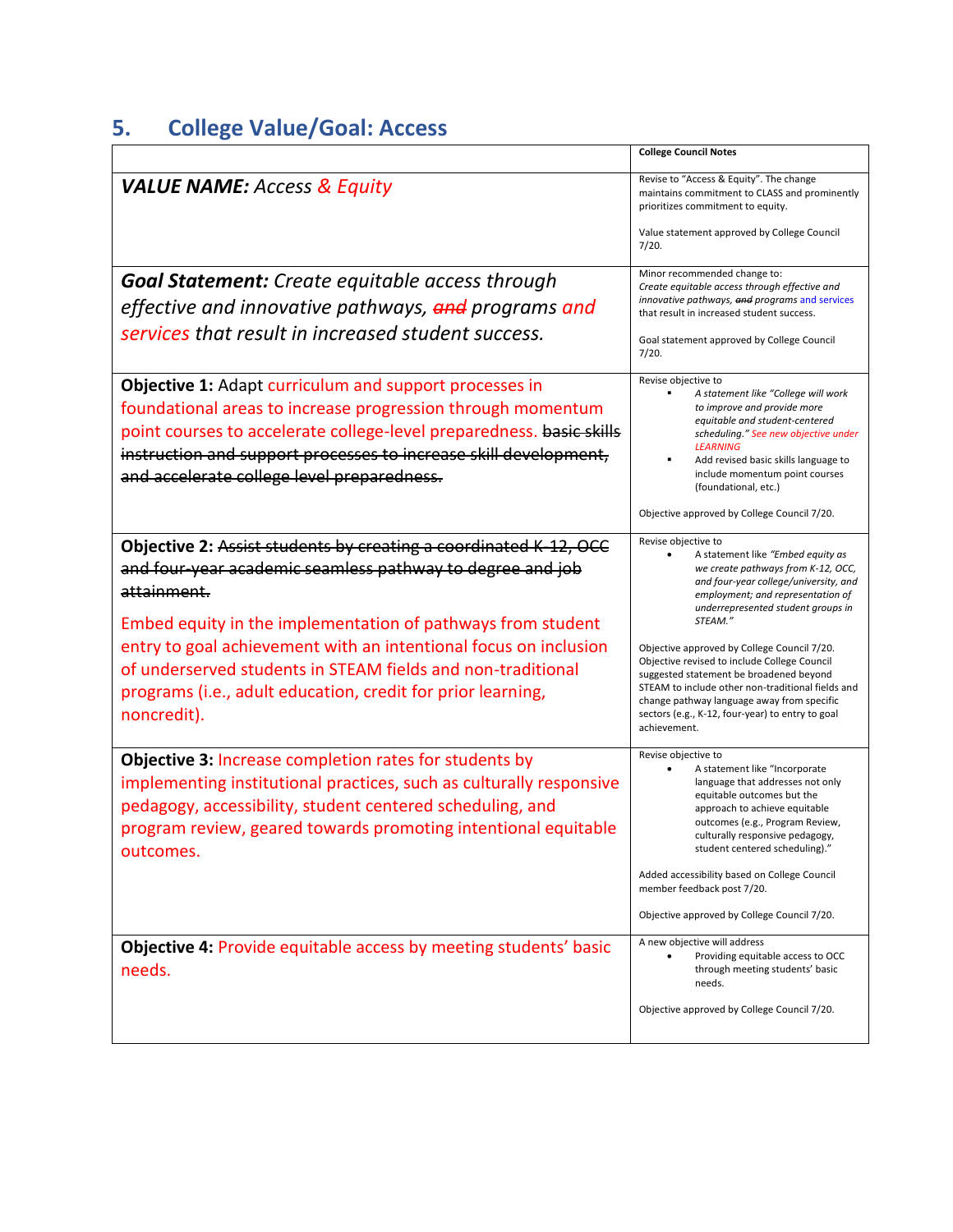# <span id="page-13-0"></span>**6. College Value/Goal: Stewardship**

|                                                                                                                                                                                                                                                                                                       | <b>College Council Notes</b>                                                                                                                                                                                                                                                                                                                                                                     |
|-------------------------------------------------------------------------------------------------------------------------------------------------------------------------------------------------------------------------------------------------------------------------------------------------------|--------------------------------------------------------------------------------------------------------------------------------------------------------------------------------------------------------------------------------------------------------------------------------------------------------------------------------------------------------------------------------------------------|
| <b>VALUE NAME:</b> Stewardship                                                                                                                                                                                                                                                                        | No change recommended                                                                                                                                                                                                                                                                                                                                                                            |
| <b>Goal Statement:</b> Sustain, improve and create programs, physical<br>and human resources, and infrastructure through processes that<br>ensure accountability, long-term viability, continuous improvement,<br>equity, and environmental sustainability.                                           | Revise statement to<br>$\bullet$<br>Add equity or equitable<br>Add environmental to reinvigorate<br>$\bullet$<br>the focus on environmental<br>sustainability<br>Add intentionality<br>$\bullet$<br>Goal statement approved by College<br>Council 7/20.                                                                                                                                          |
| Objective 1: Model and embed environmental sustainability practices<br>campus-wide. within College instruction and programs.                                                                                                                                                                          | Revise objective to<br>Focus on campus-wide<br>sustainability and not only<br>instruction and programs.<br>Consider "Model and embed<br>environmental sustainability<br>practices campus-wide<br>within College instruction<br>and programs."<br>*List the examples of Recycling Center,<br>Recovery Kitchen, Bike Path and other<br>programs.<br>Objective approved by College Council<br>7/20. |
| Objective 2: Develop and Maximize financial resources through<br>equitable and accessible processes and practices to benefit students<br>and programs.                                                                                                                                                | Augment objective to<br>Include language about<br>allocating financial resources<br>equitably<br>Include accessibility<br>Include intentionality<br>Objective approved by College Council<br>7/20.                                                                                                                                                                                               |
| Objective 3: Cultivate human potential through professional<br>development, participatory governance, and equitable recruitment,<br>selection, and retention practices that advance our mission and<br>enhance allow the quality of the lives of our employees to flourish.                           | Augment objective to<br>Include professional<br>$\bullet$<br>development<br>Objective approved by College Council<br>7/20. College Council discussed adding<br>the concept the objective also<br>supporting/expanding employees existing<br>potential. Language added in statement<br>about "retention" to address the various<br>activities that would support this.                            |
| <b>Objective 4:</b> Promote an open inclusive, collaborative, and supportive<br>environment with rigor, transparency, and continuous improvement,<br>focused on recognition of collaboration and individual achievement.<br>maximizing and celebrating the achievements of students and<br>employees. | Augment objective to<br>Include language about<br>open, safe, and inclusive<br>environment<br>Consider altering the word<br>"individual" to capture<br>students and employees.<br>Objective approved by College Council<br>7/20.                                                                                                                                                                 |
| <b>Objective 5:</b> Enhance infrastructure, services and instruction through<br>the use of self-directed, accessible, intuitive online technology.                                                                                                                                                    | Augment objective to<br>Include infrastructure<br>Added accessible based on College<br>Council member feedback post 7/20.<br>Objective approved by College Council<br>7/20.                                                                                                                                                                                                                      |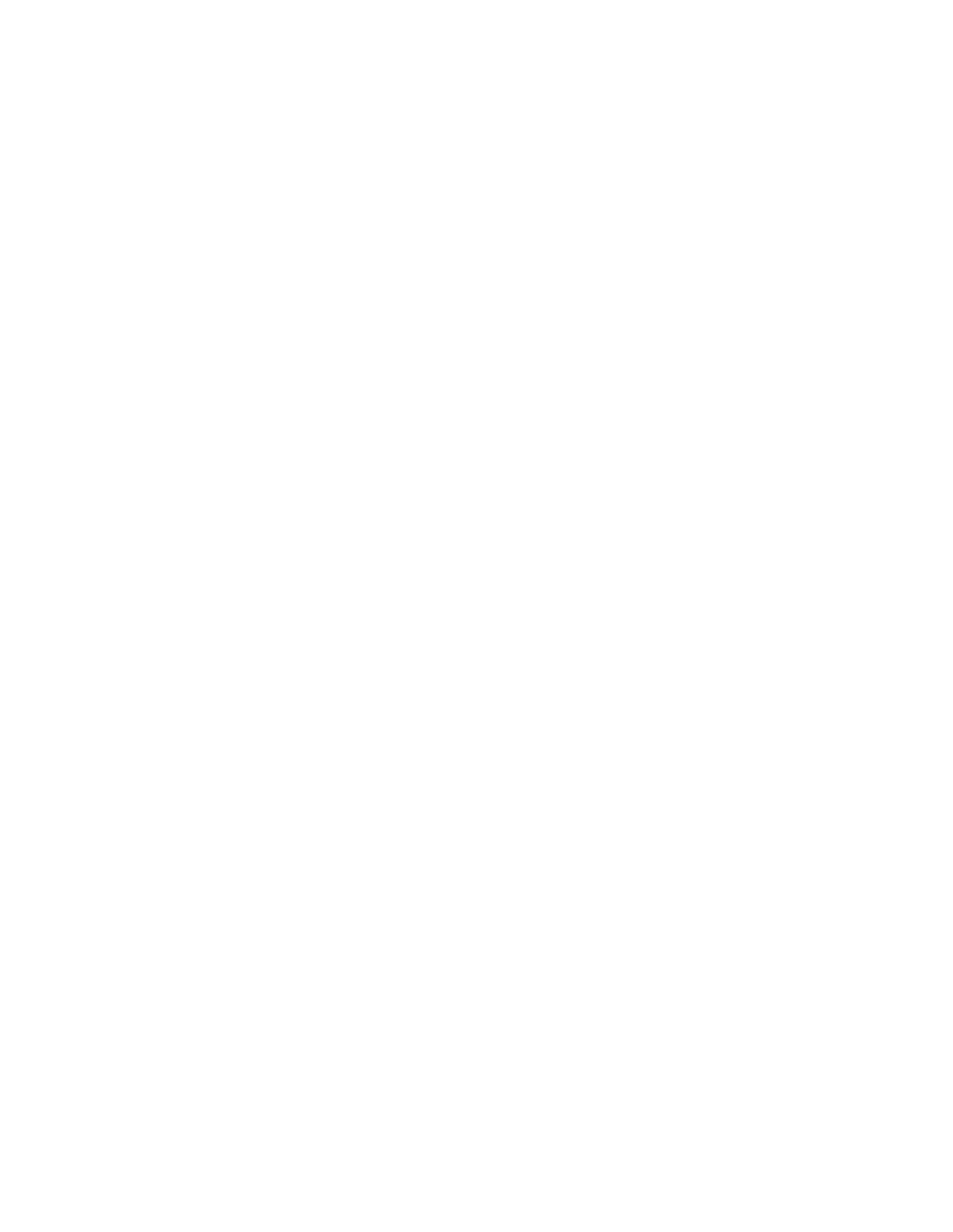# <span id="page-15-0"></span>**7. College Value/Goal: Student & Employee Engagement**

|                                                                                                                                                                                                                                                                                                                                                       | <b>College Council Notes</b>                                                                                                                                                                                                                                                                                                                                   |
|-------------------------------------------------------------------------------------------------------------------------------------------------------------------------------------------------------------------------------------------------------------------------------------------------------------------------------------------------------|----------------------------------------------------------------------------------------------------------------------------------------------------------------------------------------------------------------------------------------------------------------------------------------------------------------------------------------------------------------|
| <b>VALUE NAME:</b> Student and Employee Engagement                                                                                                                                                                                                                                                                                                    | Further discussion if to include<br>concept of inclusion and care in<br>value name or if better to augment<br>goal statement & objectives.                                                                                                                                                                                                                     |
| <b>Goal Statement: Promote active and collaborative</b><br>participation Foster a culture of care leading to<br>meaningful connections, collaborative participation, and<br>supportive spaces among people, places and ideas within<br>the College.                                                                                                   | Augment goal statement to include<br>Positive measurable action<br>Culture of Care<br>Create Safe Spaces (e.g.,<br>affinity groups) - language<br>changed to supportive spaces<br>as it is more inclusive in<br>goals/objectives.<br>Goal statement approved by College<br>Council 7/20.                                                                       |
| Objective 1: Increase Create-structured and intentional<br>opportunities for student engagement within and across<br>instructional programs and courses curriculum, co-curricular<br>activities, and service learning support services.                                                                                                               | Augment objective to<br>Include instructional programs<br>$\bullet$<br>Provide additional<br>opportunities for existing<br>campus resources (e.g.,<br>Multicultural Center)<br>$\bullet$<br>Include pedagogy (e.g., focus<br>on diversity, culturally<br>competency and multicultural<br>pedagogy) See Learning<br>objectives<br>Objective approved by College |
| Objective 2: Intentionally develop and expand opportunities<br>programs-to promote student interaction among and between<br>faculty, classified professionals, and management and student<br>interaction, along with team and community building that<br>advances the mission of the College to support a culture of care<br>and increase engagement. | Council 7/20.<br>Augment objective to<br>Expand OCC - student<br>relationship statement to<br>between ASOCC and OCC<br>employees, not only faculty<br>Provide additional<br>$\bullet$<br>opportunities for existing<br>campus resources (e.g.,<br>Multicultural Center)<br>Objective approved by College<br>Council 7/20.                                      |
| <b>Objective 3:</b> Support the development of students and employees<br>as individuals, and as community members. aimed at fostering<br>dialogue, increasing engagement, and awareness of diversity,<br>equity, inclusion, social justice and restorative practices through<br>the use of virtual and physical spaces.                               | Augment objective to<br>Include participate in diversity,<br>equity & inclusion with<br>technology (training & access),<br>allocation & funding See also<br>Stewardship objectives<br>Objective approved by College<br>Council 7/20. College Council<br>discussed adding restorative<br>practices.                                                             |
| <b>Objective 4: NEW</b><br>Foster and build upon relationships within the college and across<br>the district to improve processes, communication, collaboration,<br>and accountability.                                                                                                                                                               | NOTE - Suggesting new objective to<br>address employee accountability &<br>district integration as these were<br>identified gap areas.<br>Objective approved by College<br>Council 7/20.                                                                                                                                                                       |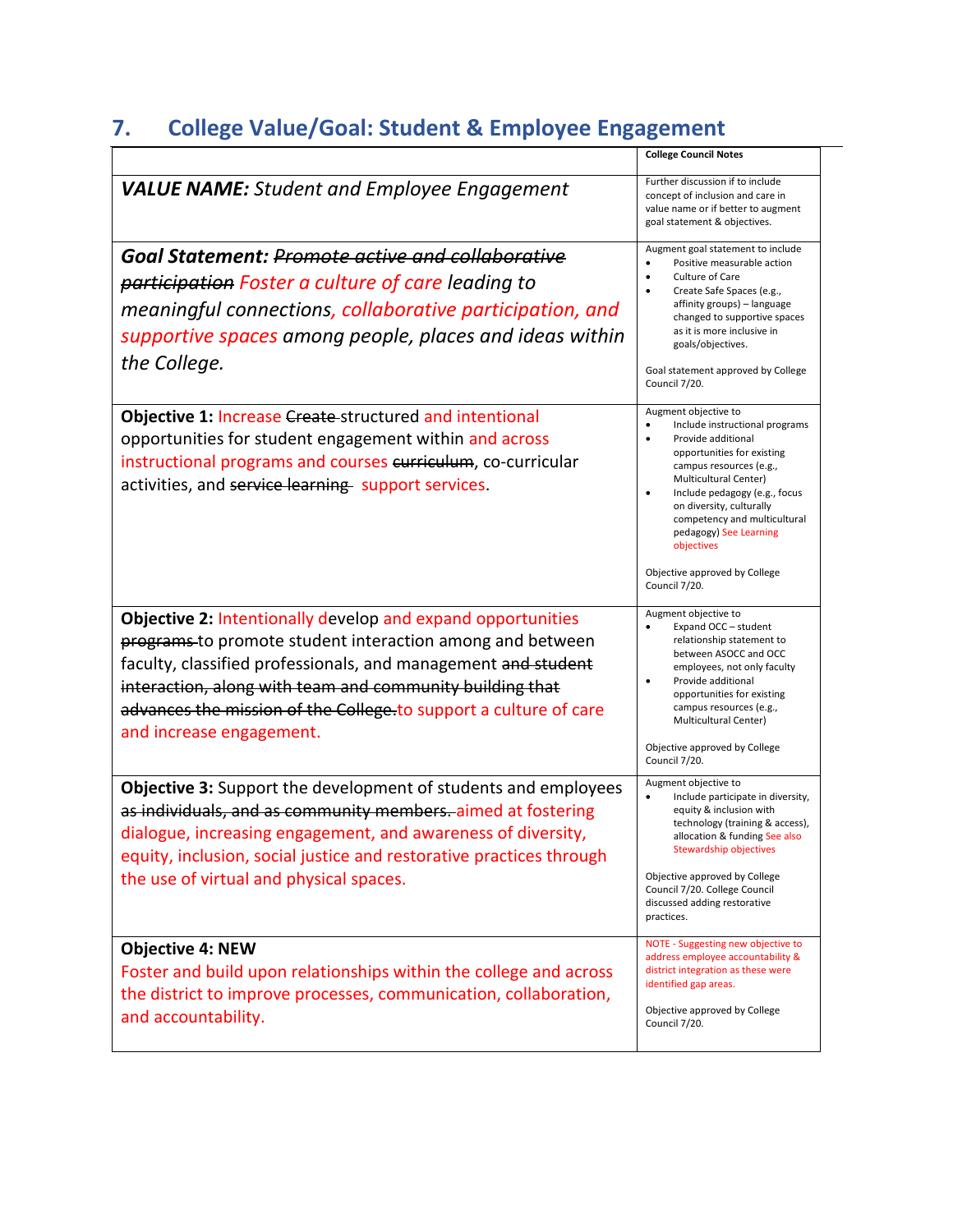### <span id="page-16-0"></span>**8. Glossary of Terms**

The purpose of this glossary is to act as a guide of terms or their variation thereof in the Educational Master Plan. They provide a shared meaning and understanding of critical concepts and terms to advance the college's goals and objectives. The definitions for the terms in this glossary were accessed from two main sources. The first and primary source is the California Community College Chancellor's Office Diversity, Equity, and Inclusion Glossary of Terms (CCCCO DEI)<sup>1</sup>. The second source is the White House, Executive Order on Diversity, Equity, Inclusion and Accessibility in the Federal Workforce (WH DEI) $^2$ .

**Accessibility:** The design, construction, development, and maintenance of facilities, information and communication technology, programs, and services so that all people, including people with disabilities, can fully and independently use them. Accessibility includes the provision of accommodations and modifications to ensure equal access to employment and participation in activities for people with disabilities, the reduction or elimination of physical and attitudinal barriers to equitable opportunities, a commitment to ensuring that people with disabilities can independently access every outward-facing and internal activity or electronic space, and the pursuit of best practices such as universal design. (WH DEIA)

**Culture:** Is the values, beliefs, traditions, behavioral norms, linguistic expression, knowledge, memories, and collective identities that are shared by a group of people and give meaning to their social environments. Culture is learned and inherited behavior that distinguishes members of one group from another group. Culture is not static and can change over time. (CCCCO DEI)

**Diversity**: The myriad of ways in which people differ, including the psychological, physical, cognitive, and social differences that occur among all individuals, such as race, ethnicity, nationality, socioeconomic status, religion, economic class, education, age, gender, sexual orientation, marital status, mental and physical ability, and learning styles. Diversity is all inclusive and supportive of the proposition that everyone and every group should be valued. It is about understanding these differences and moving beyond simple tolerance to embracing and celebrating the rich dimensions of our differences. (CCCCO DEI)

**Equality**: The condition under which every individual is treated in the same way, and is granted the same access, rights, and responsibilities, regardless of their individual differences. People who support equality believe that different circumstances and identities should not prescribe social disadvantage; therefore, equality is the elimination of this disadvantage. (CCCCO DEI)

**Equity:** The condition under which individuals are provided the resources they need to have access to the same opportunities, as the general population. Equity accounts for systematic inequalities, meaning the distribution of resources provides more for those who need it most. Conversely equality indicates uniformity where everything is evenly distributed among people. (CCCCO DEI)

- <sup>1</sup> CCCCO DEI [\(https://www.cccco.edu/-/media/CCCCO-Website/Files/Communications/vision-for-success/8-dei](https://www.cccco.edu/-/media/CCCCO-Website/Files/Communications/vision-for-success/8-dei-glossary-of-terms.pdf?la=en&hash=21FCA99EAE353E6F481025115DC98272EAA36BA9)[glossary-of-terms.pdf?la=en&hash=21FCA99EAE353E6F481025115DC98272EAA36BA9\)](https://www.cccco.edu/-/media/CCCCO-Website/Files/Communications/vision-for-success/8-dei-glossary-of-terms.pdf?la=en&hash=21FCA99EAE353E6F481025115DC98272EAA36BA9)
- <sup>2</sup> WH DEIA [\(https://www.whitehouse.gov/briefing-room/presidential-actions/2021/06/25/executive-order-on](https://www.whitehouse.gov/briefing-room/presidential-actions/2021/06/25/executive-order-on-diversity-equity-inclusion-and-accessibility-in-the-federal-workforce/)[diversity-equity-inclusion-and-accessibility-in-the-federal-workforce/\)](https://www.whitehouse.gov/briefing-room/presidential-actions/2021/06/25/executive-order-on-diversity-equity-inclusion-and-accessibility-in-the-federal-workforce/)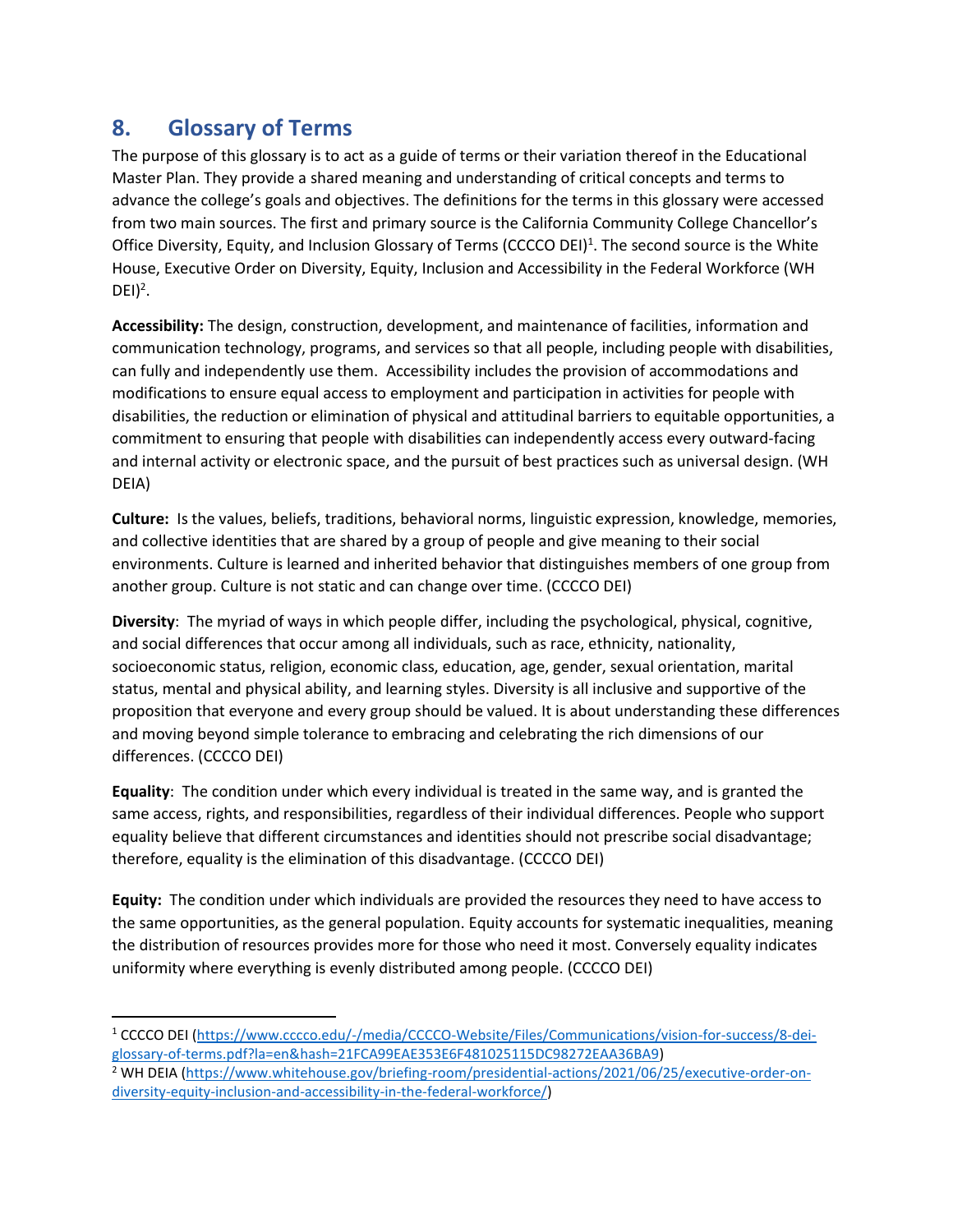**Educational Equity Gap:** The condition where there is a significant and persistent disparity in educational attainment between different groups of students. (CCCCO DEI)

**Equity-Minded:** Is a schema that provides an alternative framework for understanding the causes of equity gaps in outcomes and the action needed to close them. Rather than attribute inequities in outcomes to student deficits, being equity-minded involves interpreting inequitable outcomes as a signal that practices are not working as intended. Inequities are eliminated through changes in institutional practices, policies, culture, and routines. Equity-mindedness encompasses being (l) race conscious, (2) institutionally focused, (3) evidence based, (4) systemically aware, and (5) action oriented. (CCCCO DEI)

**Ethnicity:** Is a category of people who identify as a social group on the basis of a shared culture, origins, social background, and traditions that are distinctive, maintained between generations, and lead to a sense of identity, common language or religious traditions. (CCCCO DEI)

**Inclusion:** Authentically bringing traditionally excluded individuals and/or groups into processes, activities, and decision/policy making in a way that shares power. (CCCCO DEI)

**Marginalized/Marginalization:** The process by which minority groups/cultures are excluded, ignored, or relegated to the outer edge of a group/society/community. A tactic used to devalue those that vary from the norm of the mainstream, sometimes to the point of denigrating them as deviant and regressive. Marginalized (groups) have restricted access to resources like education and healthcare for achieving their aims. (CCCCO DEI)

**Race:** A social construct that artificially divides people into distinct groups based on characteristics such as physical appearance (particularly skin color), cultural affiliation, cultural history, ethnic classification, and the social, economic and political needs of a society at a given period of time. There are no distinctive genetic characteristics that truly distinguish between groups of people. Race presumes human worth and social status for the purpose of establishing and maintaining privilege and power. Race is independent of ethnicity. (CCCCO DEI)

**Student Centered:** a wide variety of educational programs, learning experiences, instructional approaches, and academic-support strategies that are intended to address the distinct learning needs, interests, aspirations, or cultural backgrounds of individual students and groups of students. $3$ 

**Underserved communities**: Populations sharing a particular characteristic, as well as geographic communities, who have been systematically denied a full opportunity to participate in aspects of economic, social, and civic life. In the context of the Federal workforce, this term includes individuals who belong to communities of color, such as Black and African American, Hispanic and Latino, Native American, Alaska Native and Indigenous, Asian American, Native Hawaiian and Pacific Islander, Middle Eastern, and North African persons. It also includes individuals who belong to communities that face discrimination based on sex, sexual orientation, and gender identity (including lesbian, gay, bisexual, transgender, queer, gender non-conforming, and non-binary (LGBTQ+) persons); persons who face discrimination based on pregnancy or pregnancy-related conditions; parents; and caregivers. It also

<sup>3</sup> Edglossary (https://www.edglossary.org/student-centered-learning/)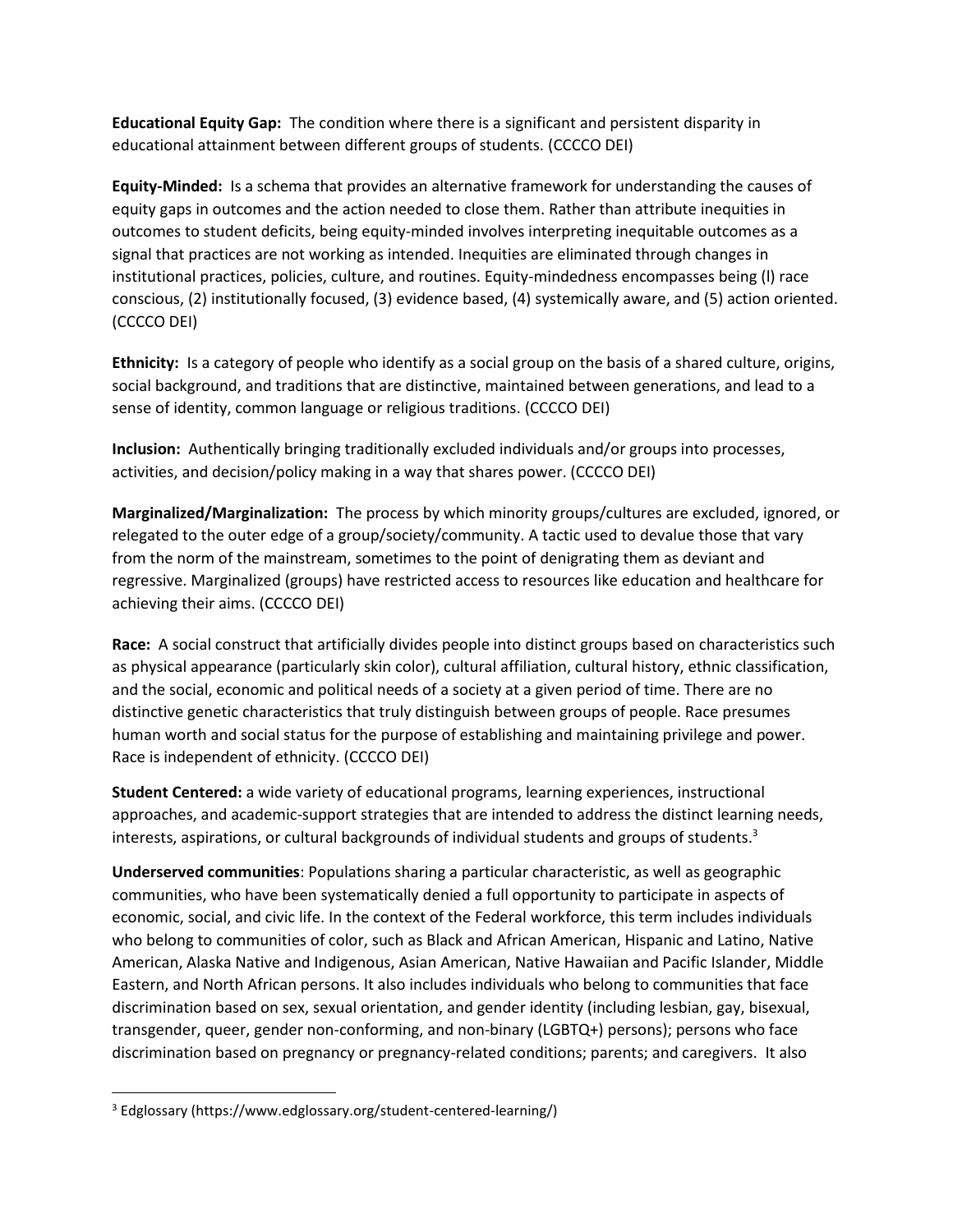includes individuals who belong to communities that face discrimination based on their religion or disability; first-generation professionals or first-generation college students; individuals with limited English proficiency; immigrants; individuals who belong to communities that may face employment barriers based on older age or former incarceration; persons who live in rural areas; veterans and military spouses; and persons otherwise adversely affected by persistent poverty, discrimination, or inequality. (WH DEI)

**Underserved Students:** Are students who have not been afforded the same educational opportunities and equitable resources as some of their peers or as other students in the academic pipeline. This group of students includes low-income, minoritized, disabled, and first-generation students. (CCCCO DEI)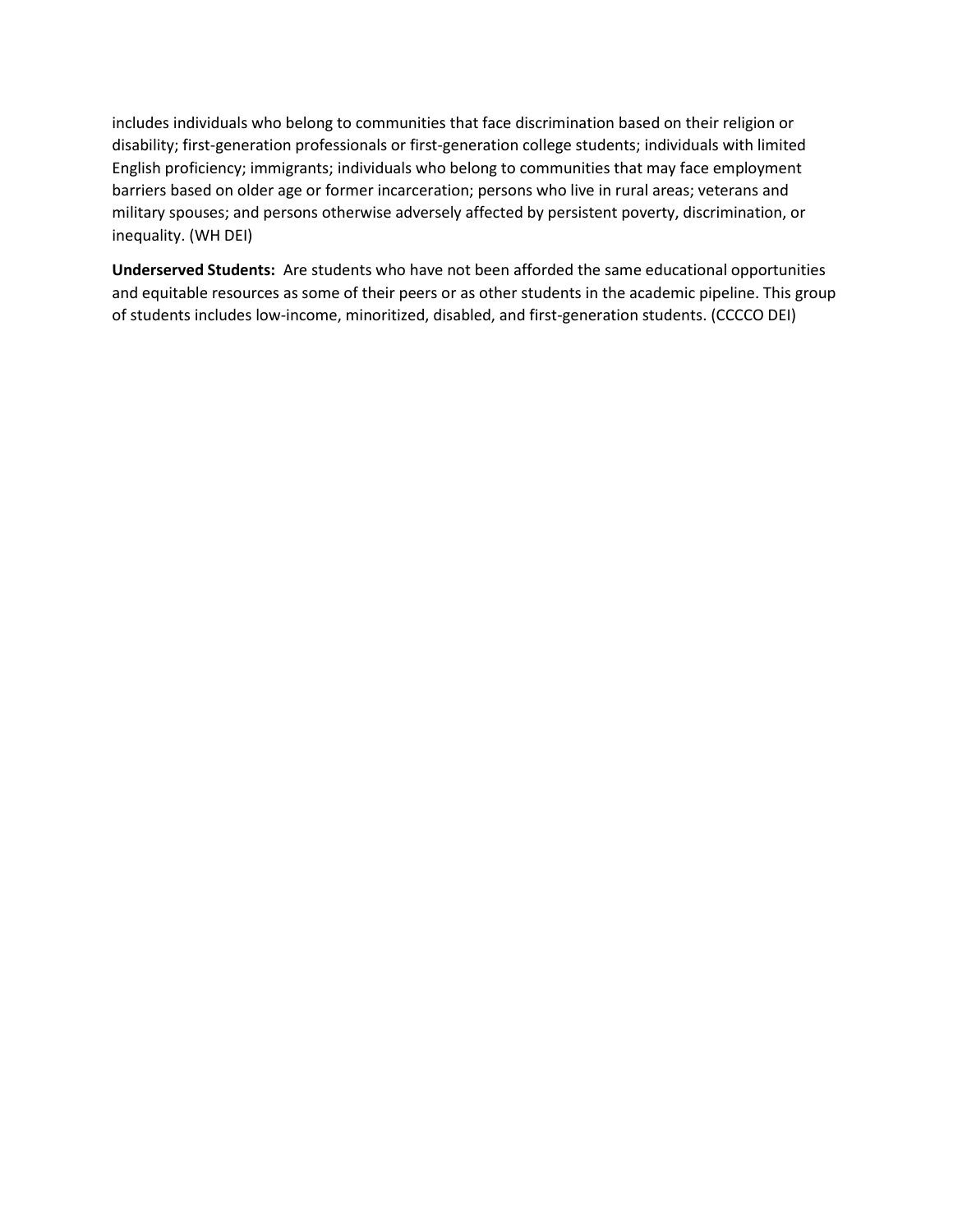### <span id="page-19-0"></span>**9. Appendix A**

#### **Campus-wide themes for commendations & maximizing opportunities**

#### **Commendation Themes**

Breadth of Academic & Instructional Programs Career Education Community Relations & Outreach Comprehensive Support Services Programs & Resources Culture of Care & Collaboration Diversity & Equity Facilities & Grounds Innovative & Forward Thinking Outstanding Employees Pandemic Response Participatory Governance / Opportunities for employees to have a voice, to be included, to participate, and/or be represented Planning Processes Professional Development Student-Centered Technology Transfer Outcomes

#### **Opportunities/Maximizing**

Allocation & Funding Campus Processes Community Embracement/Engagement & Student Outreach Hiring Processes & Practices (e.g., diversity, consider student population) Comprehensive Support Services Programs & Resources to Support Onboarding, Retention, Success Support, resources, and programs for students related to different affinity groups or special populations Pedagogy (e.g, culturally responsive curriculum, equity-mindedness) Data Usage & Integration District Integration, Structurally & Relationally Employee Accountability Employee Relations, Communication, and Collaboration Environmental Sustainability Intentional Focus and Commitment to Diversity, Equity, Inclusion, and Race Institutional Culture of Care Innovative & Forward Visioning General work culture and employee engagement More personnel (e.g., staffing) Next steps & actions after conversations Participatory Governance / Opportunities for employees to have a voice, to be included, to participate, and/or be represented Part-Time Faculty Support Professional Development/Training/Mentorship, with focus on diversity, equity, inclusion, and anti-racism Safe space for students/employees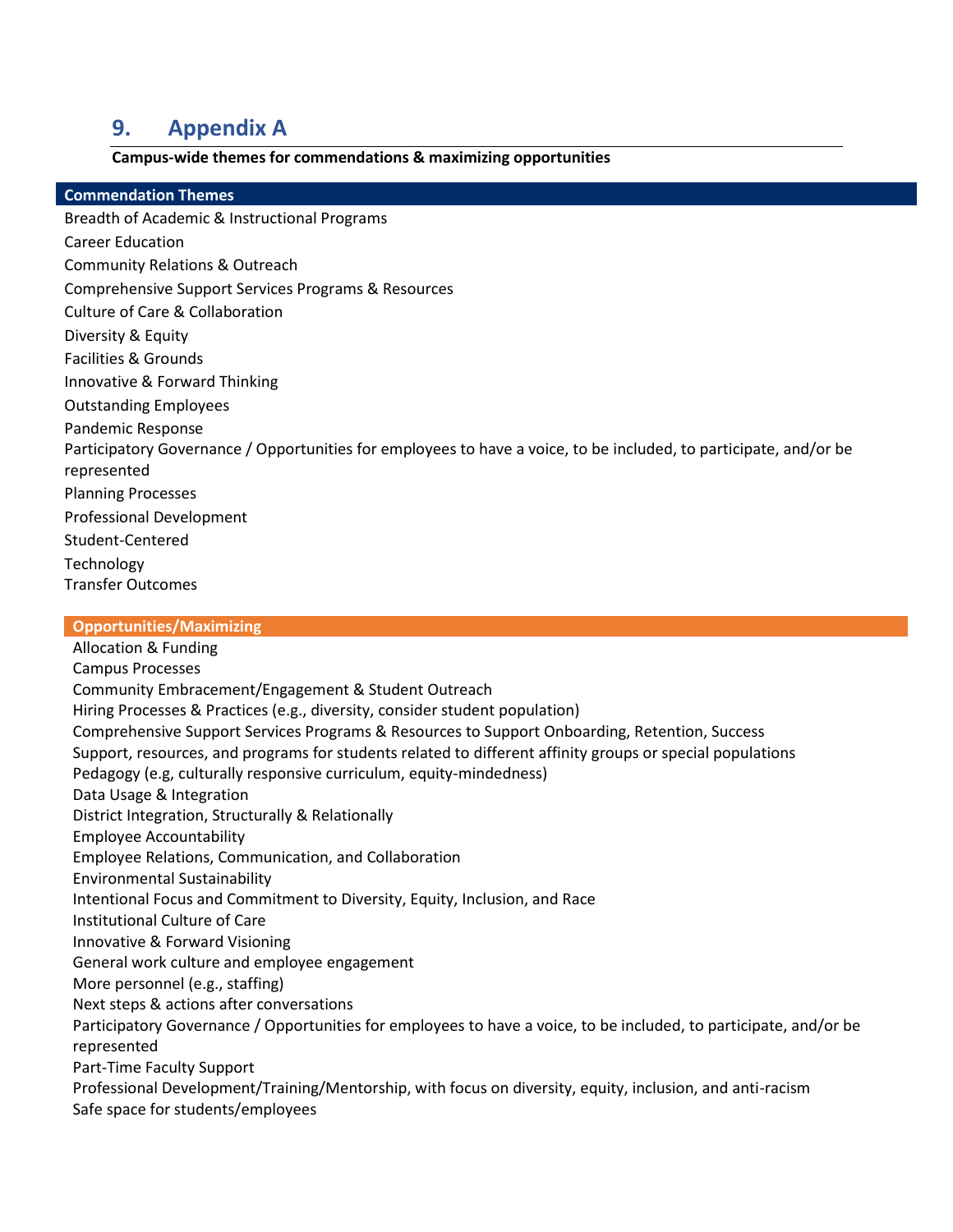Student Housing Student Outcomes (e.g., disproportionate impact, closing achievement gaps) Student-Centered Scheduling & Academic/Instructional Programs Technology Infrastructure, Resources, and/or Integration to Support Students/Employees